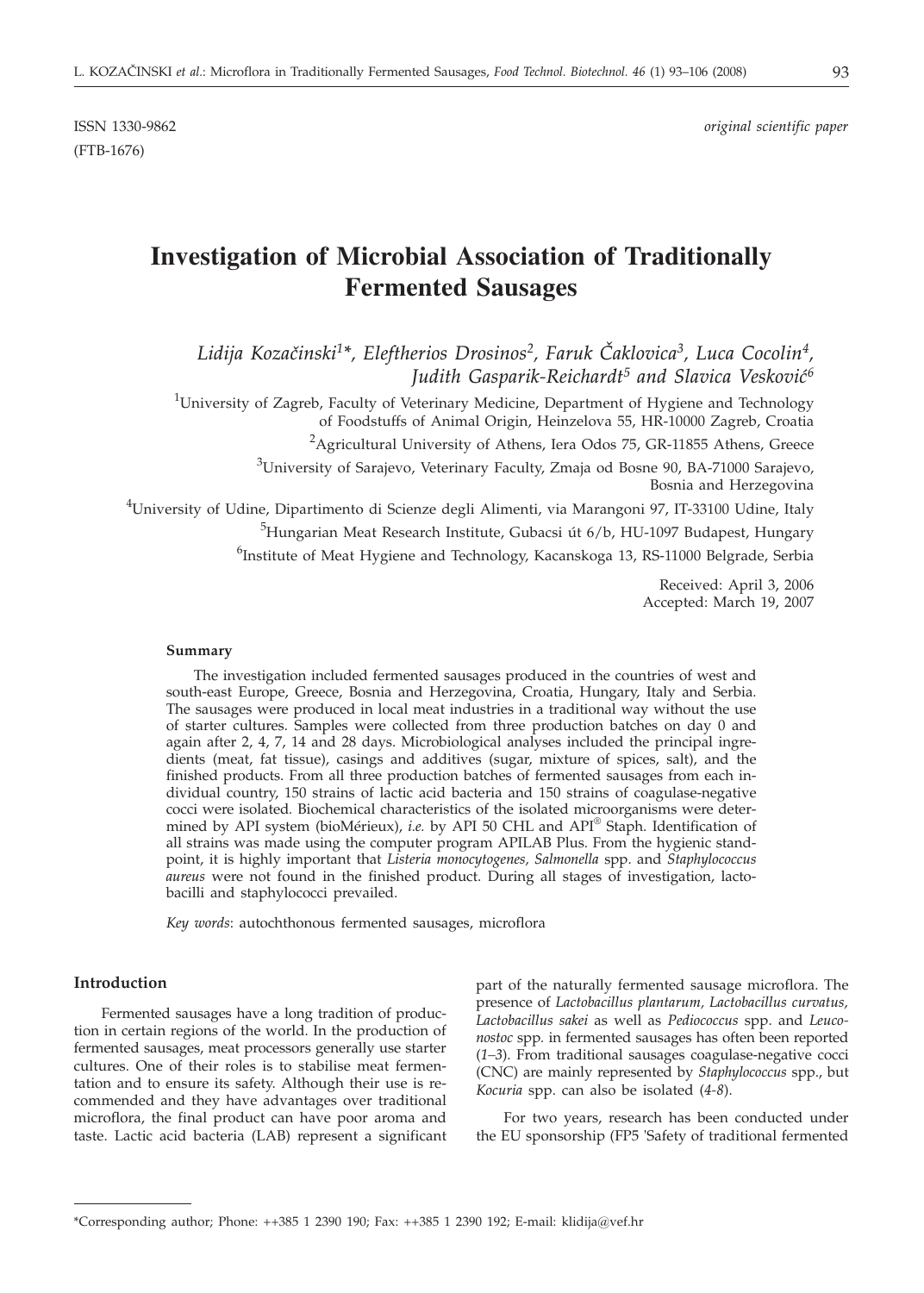sausages: Research on protective cultures and bacteriocins') in the countries of west and south-east Europe (Greece, Bosnia and Herzegovina, Croatia, Hungary, Italy, and Serbia). The first phase of research included the isolation of pathogenic bacteria and the identification of LAB and CNC from the natural microflora of dry sausages during various stages of maturation.

#### **Material and Methods**

The dry sausages were produced in local meat industries in a traditional way without the use of starter cultures. Their composition is presented in Table 1. Maturation parameters differed and were characteristic of the mode of production of traditional sausages in each member country of the research team (*9*). The sausages

were considered ready for consumption on the 28th day. Samples were collected from three production batches on day 0 and after 2, 4, 7, 14 and 28 days of ripening. Every sampling day, three sausages were transported to the laboratory and subjected to microbiological analysis that included the raw material (meat, fat tissue), casings and additives (sugar, mixture of spices, salt), and finished products. Physicochemical parameters of sausages were also monitored (pH, moisture, salt) according to AOAC (*10*). Changes in physicochemical characteristics during fermentation and ripening of sausages are presented in Table 2. Through all fermentation processes, the values of pH decreased during the first 7 days, and then they increased to 4.7–5.7, the value of the final product. This is explained by considering the classical trend of microbial growth in fermented sausages, where the number of LAB increases at the very beginning of the fermentation.

Table 1. Sausage composition

|                                                                 |      |                                             |     |                                                                     |     | Country                                                         |      |                              |      |                                      |     |
|-----------------------------------------------------------------|------|---------------------------------------------|-----|---------------------------------------------------------------------|-----|-----------------------------------------------------------------|------|------------------------------|------|--------------------------------------|-----|
| Greece<br>- traditional<br>sausage                              |      | Bosnia and<br>Herzegovina<br>- sudzuk       |     | Croatia<br>- traditional<br>sausage                                 |     | Hungary<br>- traditional<br>sausage                             |      | Italy<br>- Friuli<br>sausage |      | Serbia<br>- Sremska<br>sausage       |     |
| $w($ ingredients $)/\%$                                         |      | $w($ ingredients $)/\%$                     |     | $w($ ingredients $)/\%$                                             |     | $w($ ingredients $)/\%$                                         |      | $m$ (ingredients)/kg         |      | $m$ (ingredients)/kg                 |     |
| Pork meat                                                       | 35   | Beef meat                                   | 96  | Pork meat                                                           | 60  | Pork meat                                                       | 63.5 | Pork meat                    | 60   | Pork meat                            | 70  |
| Beef meat                                                       | 35   | Mixture of<br>salt and<br>sodium<br>nitrite | 2.5 | Beef meat                                                           | 10  | Pork back<br>fat                                                | 32.5 | Pork back<br>fat             | 40   | Pork back<br>fat                     | 30  |
| Pork back fat 30                                                |      | Black ground 0.2<br>pepper                  |     | Pork back fat 24                                                    |     | Salt                                                            | 2.3  | Salt (NaCl)                  | 2.5  | Salt with<br>0.6 % NaNO <sub>2</sub> | 2.6 |
| Salt                                                            | 2.5  | Garlic                                      | 1.0 | Salt with<br>$0.5\%$ NaNO <sub>2</sub>                              | 2.5 | Sugars                                                          | 0.1  | Sugars                       | 1.5  | Fresh<br>garlic                      | 0.8 |
| Sugars                                                          | 1.5  | Sugars                                      | 0.3 | Sugars                                                              | 0.5 | Mixed spices 1.5<br>(black pep-<br>per, red pep-<br>per, clove) |      | Sodium<br>nitrite            | 0.02 | Paprika                              | 0.6 |
| Skim milk<br>powder                                             | 2.5  |                                             |     | Spices<br>(ground black<br>pepper,<br>minced red<br>pepper, garlic) | 3.0 | Garlic                                                          | 0.4  | Black pepper 0.07            |      | Dextrose                             | 0.5 |
| Mixed spices 0.3<br>(black pep-<br>per, red pep-<br>per, clove) |      |                                             |     |                                                                     |     | Sodium<br>nitrite                                               | 0.01 |                              |      |                                      |     |
| Garlic                                                          | 0.1  |                                             |     |                                                                     |     |                                                                 |      |                              |      |                                      |     |
| White wine                                                      | 0.2  |                                             |     |                                                                     |     |                                                                 |      |                              |      |                                      |     |
| Sodium<br>nitrate                                               | 0.02 |                                             |     |                                                                     |     |                                                                 |      |                              |      |                                      |     |
| Sodium<br>nitrite                                               | 0.02 |                                             |     |                                                                     |     |                                                                 |      |                              |      |                                      |     |
| Sodium<br>ascorbate                                             | 0.06 |                                             |     |                                                                     |     |                                                                 |      |                              |      |                                      |     |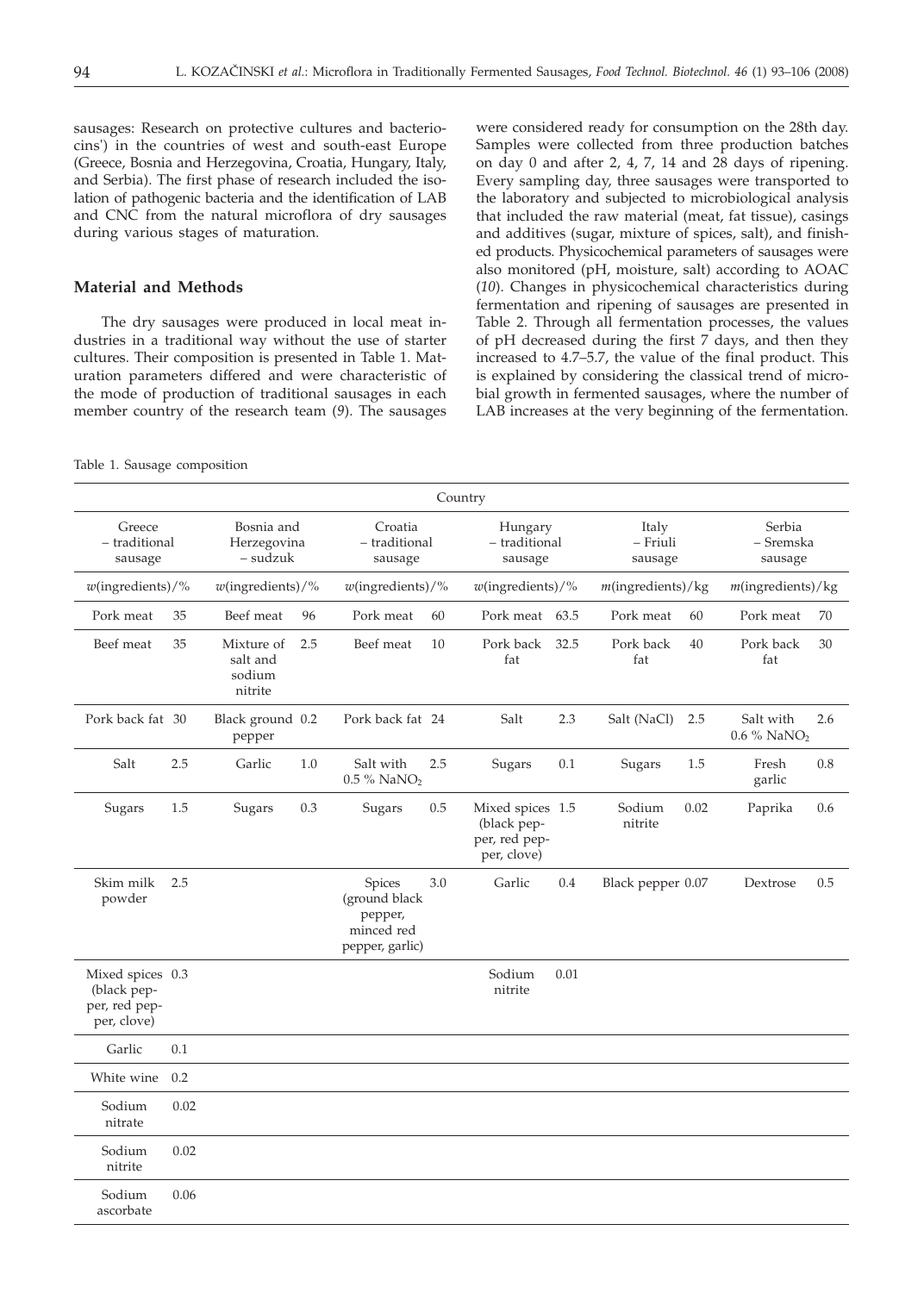| Parameter/day          | $\boldsymbol{0}$ | $\overline{2}$   | $\overline{4}$   | 7                | 14               | 28               |
|------------------------|------------------|------------------|------------------|------------------|------------------|------------------|
| Greece                 |                  |                  |                  |                  |                  |                  |
| pH                     |                  |                  |                  |                  |                  |                  |
| Batch 1                | $6.38 \pm 0.04$  | $5.49 \pm 0.02$  | $4.84 \pm 0.03$  | $4.74 \pm 0.04$  | $4.75 \pm 0.02$  | $4.78 \pm 0.01$  |
| Batch 2                | $6.18 \pm 0.01$  | $5.42 \pm 0.04$  | $4.89 \pm 0.06$  | $4.84 \pm 0.02$  | $4.82 \pm 0.01$  | $4.83 \pm 0.00$  |
| Batch 3                | $6.19 \pm 0.00$  | $6.19 \pm 0.00$  | $5.38 \pm 0.02$  | $5.15 \pm 0.00$  | $4.97 \pm 0.04$  | $5.10 \pm 0.11$  |
| Moisture/%             |                  |                  |                  |                  |                  |                  |
| Batch 1                | 54.58            | 53.30            | 51.14            | 48.88            | 37.91            | 28.22            |
| Batch 2                | 52.60            | 52.05            | 49.53            | 46.27            | 41.89            | 34.70            |
| Batch 3                | 52.24            | 50.74            | 50.61            | 49.09            | 38.19            | 29.80            |
| $a_{\rm w}$            |                  |                  |                  |                  |                  |                  |
| Batch 1                | 0.86             | 0.86             | 0.85             | 0.85             | 0.83             | 0.77             |
| Batch 2                | 0.84             | 0.84             | 0.84             | 0.83             | 0.81             | 0.80             |
| Batch 3                | 0.87             | 0.87             | 0.87             | 0.84             | 0.85             | 0.78             |
| NaCl/%                 |                  |                  |                  |                  |                  |                  |
| Batch 1                | 2.215            | 2.508            | 2.584            | 3.022            | 3.927            | 4.224            |
| Batch 2                | 2.405            | 2.507            | 3.614            | 3.649            | 3.756            | 3.887            |
| Batch 3                | 2.540            | 2.978            | 2.988            | 3.227            | 3.972            | 4.035            |
| Bosnia and Herzegovina |                  |                  |                  |                  |                  |                  |
| pH                     |                  |                  |                  |                  |                  |                  |
| Batch 1                | $6.30 \pm 0.02$  | $5.50 \pm 0.02$  | $4.98 \pm 0.02$  | $4.70 \pm 0.01$  | $4.75 \pm 0.06$  | $4.90 \pm 0.02$  |
| Batch 2                | $6.05 \pm 0.01$  | $5.95 \pm 0.04$  | $5.10 \pm 0.01$  | $4.85 \pm 0.02$  | $4.80 \pm 0.02$  | $4.82 \pm 0.05$  |
| Batch 3                | $6.10 \pm 0.01$  | $5.30 \pm 0.01$  | $5.00 \pm 0.03$  | $4.88 \pm 0.02$  | $4.90 \pm 0.03$  | $4.85 \pm 0.07$  |
| Moisture/%             |                  |                  |                  |                  |                  |                  |
| Batch 1                | 57.69±0.49       | 49.72±1.22       | 43.97±2.87       | $41.51 \pm 1.68$ | 38.49±1.12       | 31.73±0.67       |
| Batch 2                | 56.78±0.37       | $46.73 \pm 2.88$ | 43.97±2.14       | $41.50 \pm 0.53$ | $36.63 \pm 0.62$ | 32.59±1.02       |
| Batch 3                | 57.36±0.17       | 49.20±3.15       | 42.82±1.56       | 42.94±1.04       | 39.01±1.19       | 35.75±0.96       |
| $a_w$                  |                  |                  |                  |                  |                  |                  |
| Batch 1                | $0.95 \pm 0.01$  | $0.94 \pm 0.02$  | $0.92 \pm 0.03$  | $0.91 \pm 0.01$  | $0.90 \pm 0.02$  | $0.90 \pm 0.02$  |
| Batch 2                | $0.96 \pm 0.00$  | $0.94 \pm 0.00$  | $0.92 \pm 0.01$  | $0.91 \pm 0.00$  | $0.90 \pm 0.01$  | $0.90 \pm 0.01$  |
| Batch 3                | $0.96 \pm 0.01$  | $0.93 \pm 0.03$  | $0.93 \pm 0.01$  | $0.92 \pm 0.01$  | $0.90 \pm 0.03$  | $0.89 \pm 0.01$  |
| NaCl/%                 |                  |                  |                  |                  |                  |                  |
| Batch 1                | $2.422 \pm 0.17$ | $3.411 \pm 0.17$ | $3.511 \pm 0.16$ | $3.321 \pm 0.12$ | $4.082 \pm 0.22$ | $4.232 \pm 0.39$ |
| Batch 2                | $2.261 \pm 0.08$ | $3.263 \pm 0.09$ | $3.303 \pm 0.16$ | $3.323 \pm 0.07$ | $3.631 \pm 0.28$ | $4.510 \pm 0.37$ |
| Batch 3                | $2.391 \pm 0.19$ | $3.372 \pm 0.19$ | $3.274 \pm 0.12$ | $3.694 \pm 0.23$ | $3.694 \pm 0.19$ | $4.212 \pm 0.36$ |
| Croatia                |                  |                  |                  |                  |                  |                  |
| pH                     |                  |                  |                  |                  |                  |                  |
| Batch 1                | $6.00 \pm 0.01$  | $5.95 \pm 0.03$  | $5.67 \pm 0.01$  | $5.12 \pm 0.06$  | $5.30 \pm 0.05$  | $5.27 \pm 0.01$  |
| Batch 2                | $6.44 \pm 0.02$  | $6.25 \pm 0.05$  | $6.12 \pm 0.01$  | $5.23 \pm 0.02$  | $5.30 \pm 0.01$  | $5.35 \pm 0.05$  |
| Batch 3                | $6.00 \pm 0.00$  | $5.80 \pm 0.01$  | $5.72 \pm 0.04$  | $5.27 \pm 0.02$  | $5.08 \pm 0.03$  | $5.52 \pm 0.04$  |
| Moisture/%             |                  |                  |                  |                  |                  |                  |
| Batch 1                | 58.8             | 59.6             | 48.4             | 32.4             | 22.4             | 15.2             |
| Batch 2                | 51.6             | 50.8             | 42.0             | 32.8             | 23.6             | 12.8             |
| Batch 3                | 59.6             | 58.8             | 56.0             | 50.4             | 22.4             | 13.2             |
| $a_{\rm w}$            |                  |                  |                  |                  |                  |                  |
| Batch 1                | 0.97             | 0.96             | 0.96             | 0.95             | 0.94             | 0.91             |
| Batch 2                | 0.97             | 0.97             | 0.97             | 0.96             | 0.94             | 0.94             |
| Batch 3                | 0.97             | 0.96             | 0.96             | 0.96             | 0.96             | 0.96             |
| NaCl/%                 |                  |                  |                  |                  |                  |                  |
| Batch 1                | 1.56             | 1.64             | 2.32             | 2.32             | 2.32             | 2.36             |
| Batch 2                | 1.56             | 1.59             | 1.16             | 2.02             | 2.32             | 2.40             |
| Batch 3                | 1.40             | 1.38             | 1.60             | 1.82             | 2.02             | 2.12             |
|                        |                  |                  |                  |                  |                  |                  |

Table 2. Changes in physicochemical characteristics during fermentation and ripening of sausages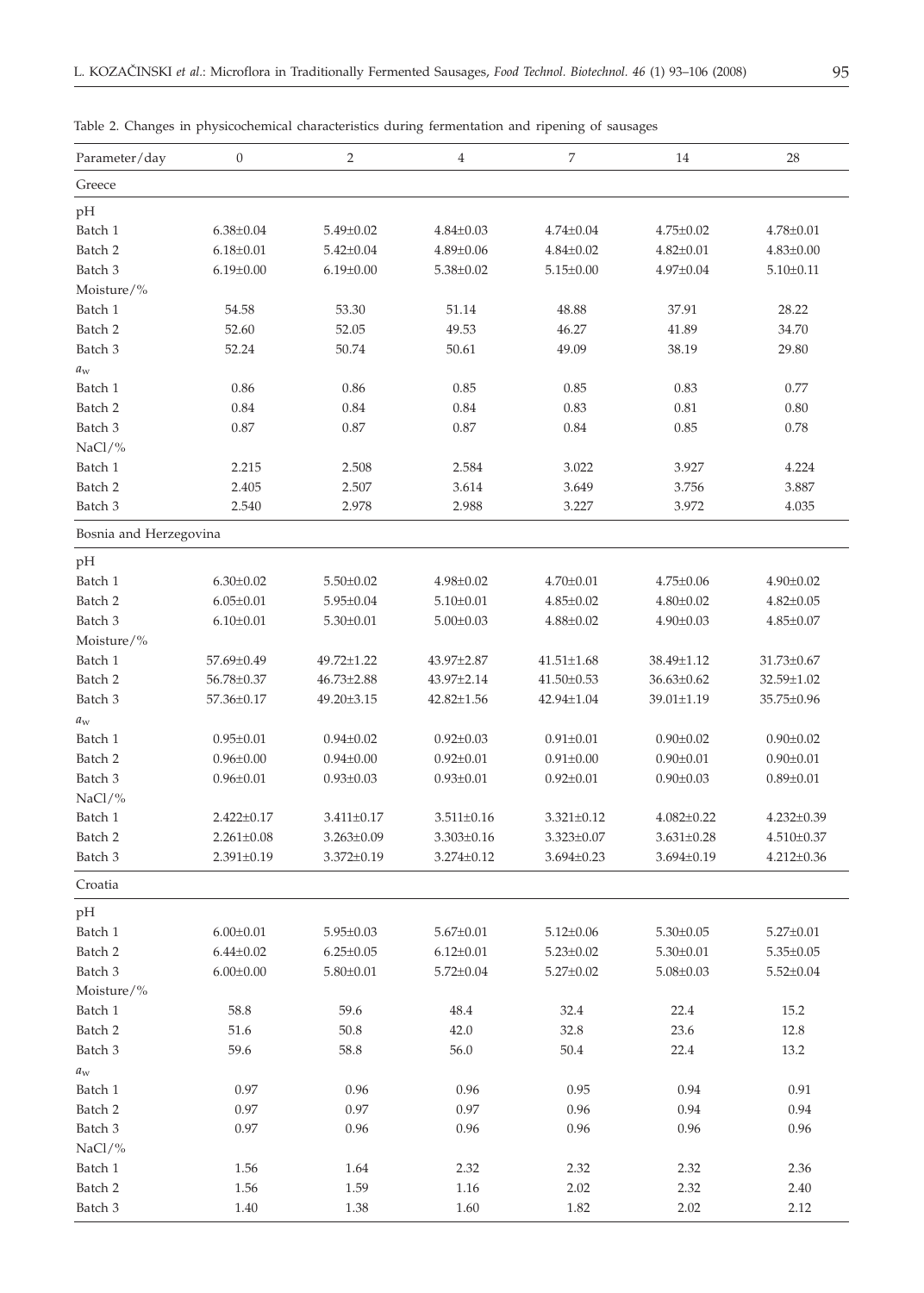| Parameter/day      | $\overline{0}$   | $\sqrt{2}$       | $\overline{4}$   | 7                | 14               | 28               |
|--------------------|------------------|------------------|------------------|------------------|------------------|------------------|
| Hungary            |                  |                  |                  |                  |                  |                  |
| pH                 |                  |                  |                  |                  |                  |                  |
| Batch 1            | $5.99 \pm 0.04$  | $5.78 \pm 0.02$  | $5.75 \pm 0.03$  | $5.68 \pm 0.04$  | $5.41 \pm 0.02$  | $5.57 \pm 0.01$  |
| Batch 2            | $5.84 \pm 0.01$  | $5.86 \pm 0.04$  | $5.81 \pm 0.06$  | $5.60 \pm 0.02$  | $5.25 \pm 0.01$  | $5.35 \pm 0.00$  |
| Batch 3            | $5.83 \pm 0.00$  | $5.89 \pm 0.00$  | $5.81 \pm 0.02$  | $5.65 \pm 0.00$  | $5.78 \pm 0.04$  | $5.67 \pm 0.11$  |
| Moisture/%         |                  |                  |                  |                  |                  |                  |
| Batch 1            | 51.22            | 50.34            | 44.15            | 39.64            | 36.29            | 23.48            |
| Batch <sub>2</sub> | 57.24            | 52.89            | 45.17            | 41.55            | 33.20            | 22.34            |
| Batch 3            | 55.79            | 47.45            | 41.17            | 46.83            | 28.78            | 19.44            |
| $a_{\rm w}$        |                  |                  |                  |                  |                  |                  |
| Batch 1            | NT               | NT               | NT               | NT               | NT               | NT               |
| Batch 2            | NT               | NT               | NT               | NT               | NT               | NT               |
| Batch 3            | NT               | NT               | NT               | NT               | NT               | NT               |
| NaCl/%             |                  |                  |                  |                  |                  |                  |
| Batch 1            | 2.70             | 2.72             | 3.93             | 3.41             | 3.60             | 4.99             |
| Batch 2            | 2.42             | 2.89             | 3.48             | 3.50             | 4.34             | 4.70             |
| Batch <sub>3</sub> | 2.38             | 2.97             | 2.91             | 3.37             | 3.87             | 4.44             |
| Italy              |                  |                  |                  |                  |                  |                  |
| pH                 |                  |                  |                  |                  |                  |                  |
| Batch 1            | $5.72 \pm 0.03$  | $5.42 \pm 0.03$  | $5.28 \pm 0.03$  | $5.23 \pm 0.15$  | $5.63 \pm 0.15$  | $5.73 \pm 0.06$  |
| Batch 2            | $5.75 \pm 0.05$  | $5.62 \pm 0.03$  | $5.53 \pm 0.06$  | $5.40 \pm 0.00$  | $5.33 \pm 0.06$  | $5.62 \pm 0.03$  |
| Batch 3            | $5.73 \pm 0.06$  | $5.57 \pm 0.06$  | $5.40 \pm 0.00$  | $5.40 \pm 0.00$  | $5.53 \pm 0.06$  | $5.62 \pm 0.10$  |
| Moisture/%         |                  |                  |                  |                  |                  |                  |
| Batch 1            | 54.67±0.91       | 47.43±1.22       | 47.17±1.04       | 48.33±1.04       | $46.00 \pm 1.00$ | 40.83±1.04       |
| Batch 2            | 55.77±1.08       | $53.83 \pm 2.88$ | 53.67±2.31       | 51.67±1.15       | $50.33 \pm 0.58$ | $46.33 \pm 0.58$ |
| Batch 3            | 56.80±0.82       | 53.37±3.15       | $50.40 \pm 0.61$ | 48.43±0.12       | $46.50 \pm 0.50$ | 43.50±0.50       |
| $a_{\rm w}$        |                  |                  |                  |                  |                  |                  |
| Batch 1            | $0.97 \pm 0.01$  | $0.94 \pm 0.01$  | $0.92 \pm 0.01$  | $0.91 \pm 0.01$  | $0.92 \pm 0.01$  | $0.91 \pm 0.01$  |
| Batch 2            | $0.97 \pm 0.01$  | $0.96 \pm 0.01$  | $0.95 \pm 0.01$  | $0.94 \pm 0.01$  | $0.94 \pm 0.01$  | $0.92 \pm 0.01$  |
| Batch 3            | $0.97 \pm 0.00$  | $0.95 \pm 0.01$  | $0.93 \pm 0.00$  | $0.93 \pm 0.01$  | $0.92 \pm 0.01$  | $0.92 \pm 0.00$  |
| NaCl/%             |                  |                  |                  |                  |                  |                  |
| Batch 1            | $2.63 \pm 0.06$  | $2.83 \pm 0.06$  | $2.93 \pm 0.06$  | $3.20 \pm 0.10$  | $3.23 \pm 0.12$  | $3.37 \pm 0.06$  |
| Batch 2            | $2.45 \pm 0.05$  | $2.46 \pm 0.05$  | $2.53 \pm 0.23$  | $2.80 \pm 0.17$  | $2.97 \pm 0.06$  | $3.37 \pm 0.12$  |
| Batch 3            | $2.47 \pm 0.16$  | $2.70 \pm 0.17$  | $2.70 \pm 0.05$  | $2.85 \pm 0.05$  | $3.13 \pm 0.15$  | $3.28 \pm 0.03$  |
|                    |                  |                  |                  |                  |                  |                  |
| Serbia             |                  |                  |                  |                  |                  |                  |
| pH                 |                  |                  |                  |                  |                  |                  |
| Batch 1            | $5.34 \pm 0.03$  | $5.31 \pm 0.02$  | $5.15 \pm 0.04$  | $5.11 \pm 0.03$  | $5.12 \pm 0.07$  | $5.16 \pm 0.03$  |
| Batch 2            | $5.72 \pm 0.03$  | $5.44 \pm 0.04$  | $5.27 \pm 0.01$  | $5.23 \pm 0.04$  | $4.92 \pm 0.06$  | $5.30 \pm 0.05$  |
| Batch 3            | $5.34 \pm 0.02$  | $5.28 \pm 0.04$  | $5.36 \pm 0.01$  | $5.11 \pm 0.03$  | $5.15 \pm 0.01$  | $5.35 \pm 0.09$  |
| Moisture/%         |                  |                  |                  |                  |                  |                  |
| Batch 1            | $54.13 \pm 0.91$ | 51.56±0.33       | $47.67 \pm 0.32$ | 45.96±0.37       | 43.41±1.37       | 36.70±0.55       |
| Batch 2            | $52.51 \pm 0.64$ | $49.49 \pm 0.51$ | 43.88±0.99       | 38.56±0.31       | 38.69±0.55       | $23.50 \pm 2.03$ |
| Batch 3            | $50.60 \pm 1.21$ | 50.60±0.19       | $40.03 \pm 1.82$ | 35.74±0.72       | 30.58±0.81       | 36.70±1.28       |
| $a_{\rm w}$        |                  |                  |                  |                  |                  |                  |
| Batch 1            | $0.92 \pm 0.005$ | $0.93 \pm 0.003$ | $0.90 \pm 0.004$ | $0.91 \pm 0.006$ | $0.89 \pm 0.000$ | $0.88 \pm 0.003$ |
| Batch 2            | $0.92 \pm 0.010$ | $0.92 \pm 0.008$ | $0.89 \pm 0.017$ | $0.91 \pm 0.002$ | $0.87 \pm 0.005$ | $0.85 \pm 0.001$ |
| Batch 3            | $0.91 \pm 0.000$ | $0.92 \pm 0.003$ | $0.92 \pm 0.002$ | $0.89 \pm 0.005$ | $0.86 \pm 0.003$ | $0.81 \pm 0.001$ |
| NaCl/%             |                  |                  |                  |                  |                  |                  |
| Batch 1            | $2.46 \pm 0.15$  | $2.67 \pm 0.04$  | $2.86 \pm 0.09$  | $3.02 \pm 0.04$  | $3.17 \pm 0.15$  | $3.48 \pm 0.10$  |
| Batch 2            | $2.43 \pm 0.11$  | $2.76 \pm 0.06$  | $2.83 \pm 0.05$  | $3.13 \pm 0.03$  | $2.91 \pm 0.02$  | $3.62 \pm 0.11$  |
| Batch 3            | $2.36 \pm 0.13$  | $2.63 \pm 0.18$  | $2.64 \pm 0.15$  | $3.11 \pm 0.11$  | $3.37 \pm 0.11$  | $4.09 \pm 0.35$  |

# Table 2. – continued

NT=not tested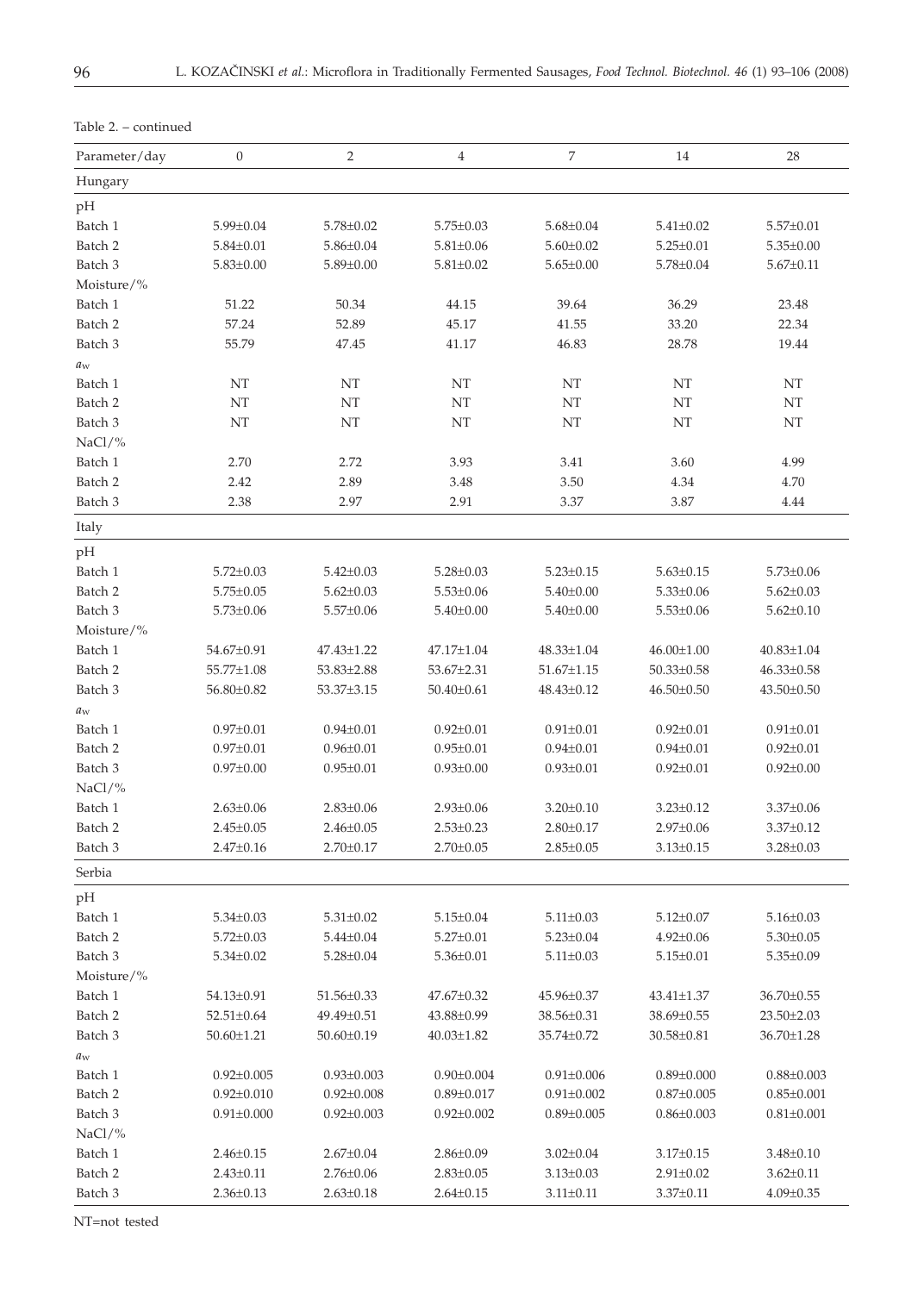LAB produce acids and determine a decrease in the pH, followed, in the phases of maturation, by the activity of micro- and staphylococci that are able to neutralise the produced acid. The  $a_w$  decreased gradually during ripening, reaching values of 0.80-0.92, but with different moisture percentage depending on the composition of sausages. Sodium chloride was added to reach a value of 1.5 to 2.5 %, which further increased because of dehydration process during ripening. Both nitrates and nitrites were characterised by a decrease in the concentration during ripening and the final values were about 10 and 8 ppm, respectively.

Analyses of raw material and intermediate samples were done as follows: (*i*) total viable count (gelysate agar, Oxoid, or 0.8 % bacteriological peptone+agar, incubation: 48 h at 30 °C), (*ii*) LAB (MRS agar overlaid with 5 mL of the same medium, incubation: 48 h at 30 °C), (*iii*) CNC (mannitol salt agar (MSA), incubation: 48 h at 30 °C), (*iv*) enterobacteria *– Escherichia coli* (*E. coli* ID (bioMérieux) overlaid with 5 mL of the same medium, incubation: 48 h at 37 °C), (*v*) faecal enterococcus (kanamycin aesculin azide agar, incubation: 48 h at 37 °C), (*vi*) *Staphylococcus aureus* (Baird Parker agar, incubation: 48 h at 37 °C), (*vii*) yeasts and moulds (malt extract agar+tetracycline 1  $\mu$ g/mL, incubation: 48 h at 25 °C), (*viii*) *Salmonella* spp. (25 g of sample in 225 mL of buffered peptone water for 24 h at 37 °C and 10 mL in 100 mL of selenite cystine broth and incubation for 48 h at 37 °C. Streaking on Brilliant Green Phenol Red for 24 h at 37 °C) and xylose lysine desoxycholate (XLD) agar for 18–48 h at 37 °C), (*ix*) *Listeria monocytogenes* (25 g of sample in 225 mL of Fraser broth for 24 h at 30 °C and then streaking on Oxford agar and incubation for 48 h at 37 °C, 1 mL of pre-enriched sample in 10 mL of Fraser broth for 48 h at 37 °C and then streaking on Oxford agar and incubation for 48 h at 37 °C. Confirmation with CAMP test and blood agar), (*x*) *Pseudomonas* (cetrimide agar; incubation: 48 h at 25 °C), (*xi*) aerobic sporeformers (pasteurisation of  $10^{-1}$  dilution at 80 °C for 10 min and then pouring of plate with plate count agar, incubation: 48 h at 30 °C), (*xii*) sulphite reducing clostridia (SPS agar, incubation: 72 h at 37 °C and if present, incubation for another 5 days).

A total of 150 (50 per batch) isolates of LAB were collected from MRS agar plate at each sampling day. Gram-positive and catalase-negative strains were further characterised. Biochemical characteristics of the isolated microorganisms were determined by API system API 50 CHL (bioMérieux). Identification of all strains was made using the computer program APILAB Plus. Moreover, a total of 150 (50 per batch) CNC isolates were collected from MSA agar plate at each sampling day. The isolates were rapidly checked for cell morphology by phase contrast microscopy, Gram reaction and catalase production. Gram-positive and catalase-positive cocci were further characterised. The strains were tested with the API® Staph (bioMérieux) and the computer program APILAB Plus performed the identification.

#### **Results and Discussion**

In Table 3 the results of total viable count, the count of LAB and CNC of the raw material (meat), and total

viable count of spices and natural casings are presented. As it can be seen, the number of LAB in the pork and beef was low in the case of Greek and Croatian sausages  $(1.93 \log CFU/g)$  or they were not isolated), but in others it was 4–5 log CFU/g. In the raw meat of Croatian sausages, CNC were not found and their number was low in the raw pork of Greek, Hungarian and Italian sausages (<100 CFU/g). Total viable count in meat was up to 4 log CFU/g. The high total viable count was observed in mixed spices and garlic, as well as in the natural casings (up to  $6.0 \log CFU/g$  in some cases).

The results of the microbiological analyses of fermented sausages made in all countries showed that LAB constituted the major microflora of the sausages (Table 4). The initial population of LAB was in most cases low since no starter cultures were added. Because of the adaptation of LAB to meat environment, they grew fast and became the dominant microflora. The number of CNC differed from country to country and in some cases their count was low at the end of the ripening (Hungary, Croatia, Greece).

In the traditional fermented sausages, the other bacteria were also determined. In Greek sausages *Pseudomonas* had higher initial counts, probably due to the pork back fat used, and their microbial counts exceeded 5 log CFU/g. Enterobacterium *E. coli* population was lower than 3 log CFU/g after stuffing. *Pseudomonas* and enterobacterium *E. coli* were progressively eliminated regardless of their initial population. The low numbers of aerobic sporeformers (<3 log CFU/g) did not increase further; on the contrary, they were reduced during ripening and remained below 2 log CFU/g. The number of yeasts decreased during fermentation. Enterococci increased during early fermentation and remained at a level of 4–5 log CFU/g until the end of the entire process. Pathogenic staphylococci and sulphite-reducing clostridia were not detected. All samples were free of *Salmonella*. The greatest concern associated with sausage safety was the initial presence of *Listeria* spp. in all samples examined, but it should be pointed out that *Listeria* were reduced by the end of fermentation, and were never detected in the final product. The initial presence of *Listeria* spp. was probably due to the used raw material (pork meat and pork back fat) in which *Listeria* were present in all tested samples. This indicates the importance of selecting raw materials of good microbiological quality for dry sausage manufacture.

In Bosnian sudzuk, a relatively high initial count (5 log CFU/g) of aerobic sporeformers originated probably from garlic and black pepper, but their number decreased successively during the fermentation and ripening processes (below  $2.5 \log CFU/g$ ). The same was observed with the population of enterococci (2 log CFU/g at the end of the ripening), yeast and moulds. *Pseudomonas* spp., *Salmonella* spp., *Listeria* spp. and sulphite-reducing clostridia were not detected in any samples of raw material or sausages examined during the process of production, fermentation and ripening.

In the traditional Croatian sausages, yeasts were isolated at the beginning of fermentation, and their number decreased, so that on day 28 there were no yeasts detected. Their higher number at the beginning was pro-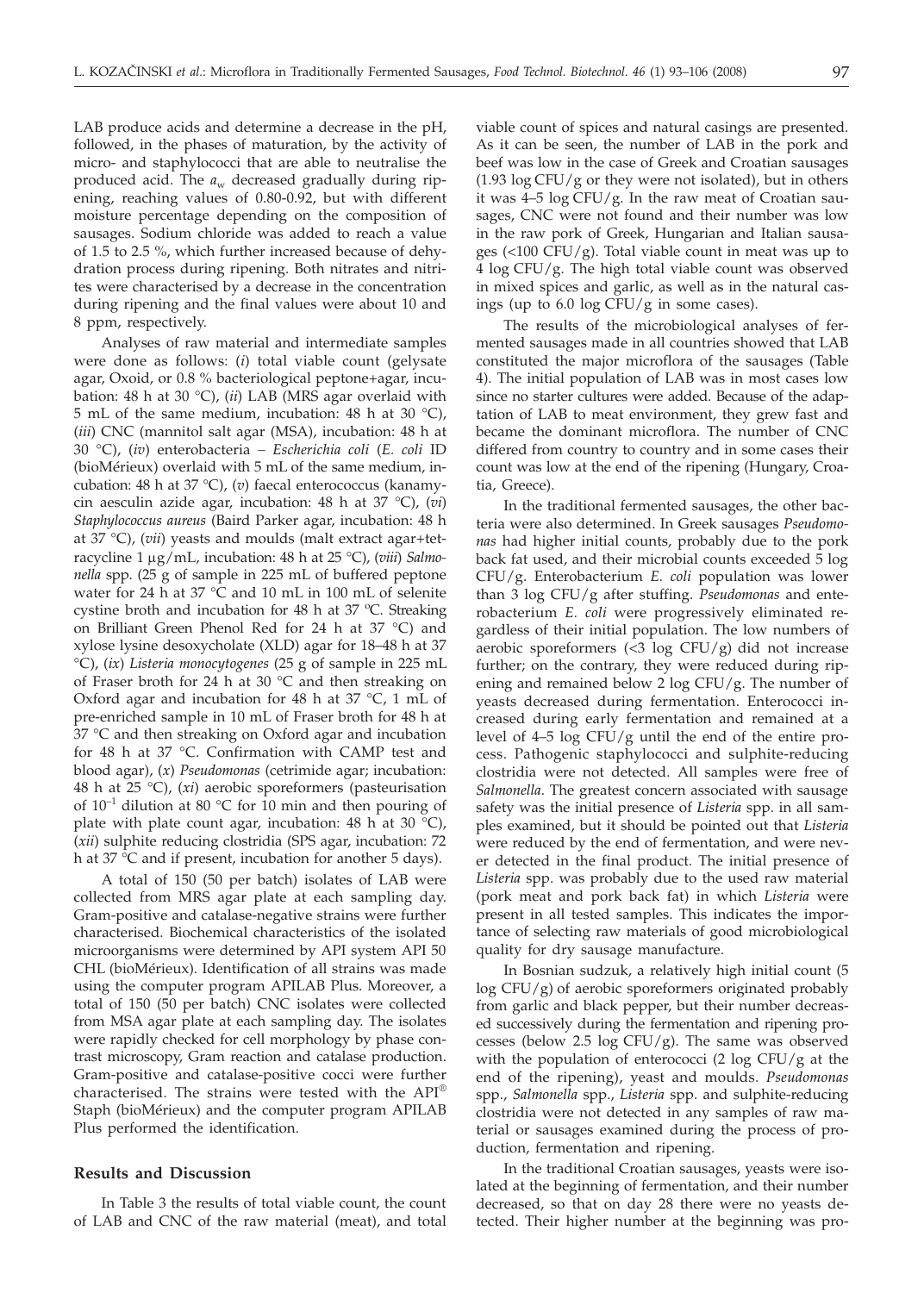| Greece                 |                 |                 |                                          |                 |                            |                 |                            |
|------------------------|-----------------|-----------------|------------------------------------------|-----------------|----------------------------|-----------------|----------------------------|
| Total viable<br>count  | Pork            | Beef            | Pork back fat                            | Sugar           | Mixed spices               | Garlic          | Casings                    |
| Batch 1                | $3.94 \pm 0.24$ | $6.43 \pm 0.04$ | $8.39 \pm 0.00$                          | < 2.00          | $3.50 \pm 0.05$            | < 2.00          |                            |
| Batch 2                | $5.51 \pm 0.27$ | $5.01 \pm 0.34$ | $6.03 \pm 0.47$                          | NT              | $4.06 \pm 0.09$            | $\rm{NT}$       |                            |
| Batch 3                | $4.53 \pm 0.19$ | $6.53 \pm 0.31$ | $6.93 \pm 0.15$                          | NT              | $4.02 \pm 0.06$            | $\rm{NT}$       |                            |
| LAB                    |                 |                 |                                          |                 |                            |                 |                            |
| Batch 1                | $1.93 \pm 0.23$ | $3.56 \pm 0.04$ | $4.53 \pm 0.02$                          | NT              | NT                         | NT              | NT                         |
| Batch 2                | $2.73 \pm 0.21$ | $4.33 \pm 0.18$ | $3.96 \pm 0.23$                          | NT              | NT                         | NT              | NT                         |
| Batch 3                | $2.96 \pm 0.36$ | $5.04 \pm 0.59$ | $4.07 \pm 0.65$                          | NT              | NT                         | NT              | $\rm{NT}$                  |
| CNC                    |                 |                 |                                          |                 |                            |                 |                            |
| Batch 1                | < 2.00          | $4.28 \pm 0.20$ | $4.16 \pm 0.32$                          | NT              | $\rm{NT}$                  | NT              | NT                         |
| Batch 2                | $4.10 \pm 0.19$ | $3.40 \pm 0.15$ | $5.30 \pm 0.26$                          | NT              | $\rm{NT}$                  | NT              | $\rm{NT}$                  |
| Batch 3                | $2.89 \pm 0.17$ | $5.28 \pm 0.22$ | $5.14 \pm 0.41$                          | NT              | NT                         | NT              | NT                         |
| Bosnia and Herzegovina |                 |                 |                                          |                 |                            |                 |                            |
| Total viable<br>count  |                 | Beef            | Mixture of salt<br>and NaNO <sub>2</sub> | Sugar           | Garlic                     | Black pepper    | Casings                    |
| Batch 1                |                 | $5.96 \pm 0.20$ | $2.63 \pm 0.15$                          | < 2.00          | $5.21 \pm 0.14$            | $6.27 \pm 0.08$ | $5.64 \pm 0.18$            |
| Batch 2                |                 | $5.91 \pm 0.37$ | $2.67 \pm 0.12$                          | < 1.00          | $5.41 \pm 0.13$            | $6.00 \pm 0.04$ | $5.68 \pm 0.09$            |
| Batch 3                |                 | $6.05 \pm 0.30$ | $2.66 \pm 0.07$                          | < 1.00          | $5.33 \pm 0.20$            | $5.98 \pm 0.17$ | $5.82 \pm 0.07$            |
| LAB                    |                 |                 |                                          |                 |                            |                 |                            |
| Batch 1                |                 | $5.13 \pm 0.05$ | $4.53 \pm 0.02$                          | NT              | NT                         | NT              | NT                         |
| Batch 2                |                 | $5.19 \pm 0.11$ | $3.96 \pm 0.23$                          | NT              | NT                         | NT              | NT                         |
| Batch 3                |                 | $5.72 \pm 0.25$ | $4.07 \pm 0.65$                          | NT              | $\rm{NT}$                  | NT              | NT                         |
| <b>CNC</b>             |                 |                 |                                          |                 |                            |                 |                            |
| Batch 1                |                 | $4.12 \pm 0.08$ | $4.16 \pm 0.32$                          | NT              | NT                         | NT              | NT                         |
| Batch 2                |                 | $3.90 \pm 0.10$ | $5.30 \pm 0.26$                          | NT              | $\rm{NT}$                  | NT              | $\rm{NT}$                  |
| Batch 3                |                 | $4.68 \pm 0.22$ | $5.14 \pm 0.41$                          | NT              | $\rm{NT}$                  | NT              | NT                         |
| Croatia                |                 |                 |                                          |                 |                            |                 |                            |
| Total viable<br>count  | Pork            | Beef            | Pork back fat                            | Sugar           | Mixed spices               | Garlic          | Natural casings            |
| Batch 1                | $5.93 \pm 0.12$ | $6.08 \pm 0.23$ | $6.40 \pm 0.17$                          | $5.83 \pm 0.11$ | $6.66 \pm 0.19$            | NT              | $4.40 \pm 0.22$            |
| Batch 2                | $5.08 \pm 0.42$ | $7.08 \pm 0.09$ | $6.63 \pm 0.22$                          | $5.77 \pm 0.24$ | $6.35 \pm 0.21$            | $\rm{NT}$       | $5.28 \pm 0.27$            |
| Batch 3                | $5.15 \pm 0.21$ | $5.30 \pm 0.11$ | $6.11 \pm 0.08$                          | $5.72 \pm 0.43$ | $6.12 \pm 0.34$            | NT              | $5.18 \pm 0.35$            |
| LAB                    |                 |                 |                                          |                 |                            |                 |                            |
| Batch 1                | $3.08 \pm 0.15$ | $2.40 \pm 0.24$ | $\overline{ }$                           | NT              | $\rm{NT}$                  | NT              | NT                         |
| Batch 2                | $\sqrt{2}$      | $1.30 \pm 0.16$ | $\overline{ }$                           | $\rm{NT}$       | $\rm{NT}$                  | NT              | NT                         |
| Batch 3                |                 | $\overline{1}$  | $\sqrt{2}$                               | $\rm{NT}$       | $\rm{NT}$                  | NT              | $\rm{NT}$                  |
| CNC                    |                 |                 |                                          |                 |                            |                 |                            |
| Batch 1                |                 |                 |                                          | NT              | $\mathop{\rm NT}\nolimits$ | NT              | NT                         |
| Batch 2                |                 |                 |                                          | $\rm{NT}$       | $\mathop{\rm NT}\nolimits$ | $\mathbf{NT}$   | $\rm{NT}$                  |
| Batch 3                |                 |                 |                                          | $\rm{NT}$       | $\rm{NT}$                  | NT              | $\mathop{\rm NT}\nolimits$ |

| Table 3. Microbial counts* ( $log (CFU/g) \pm SD$ ) of raw material and additives |  |  |  |
|-----------------------------------------------------------------------------------|--|--|--|
|-----------------------------------------------------------------------------------|--|--|--|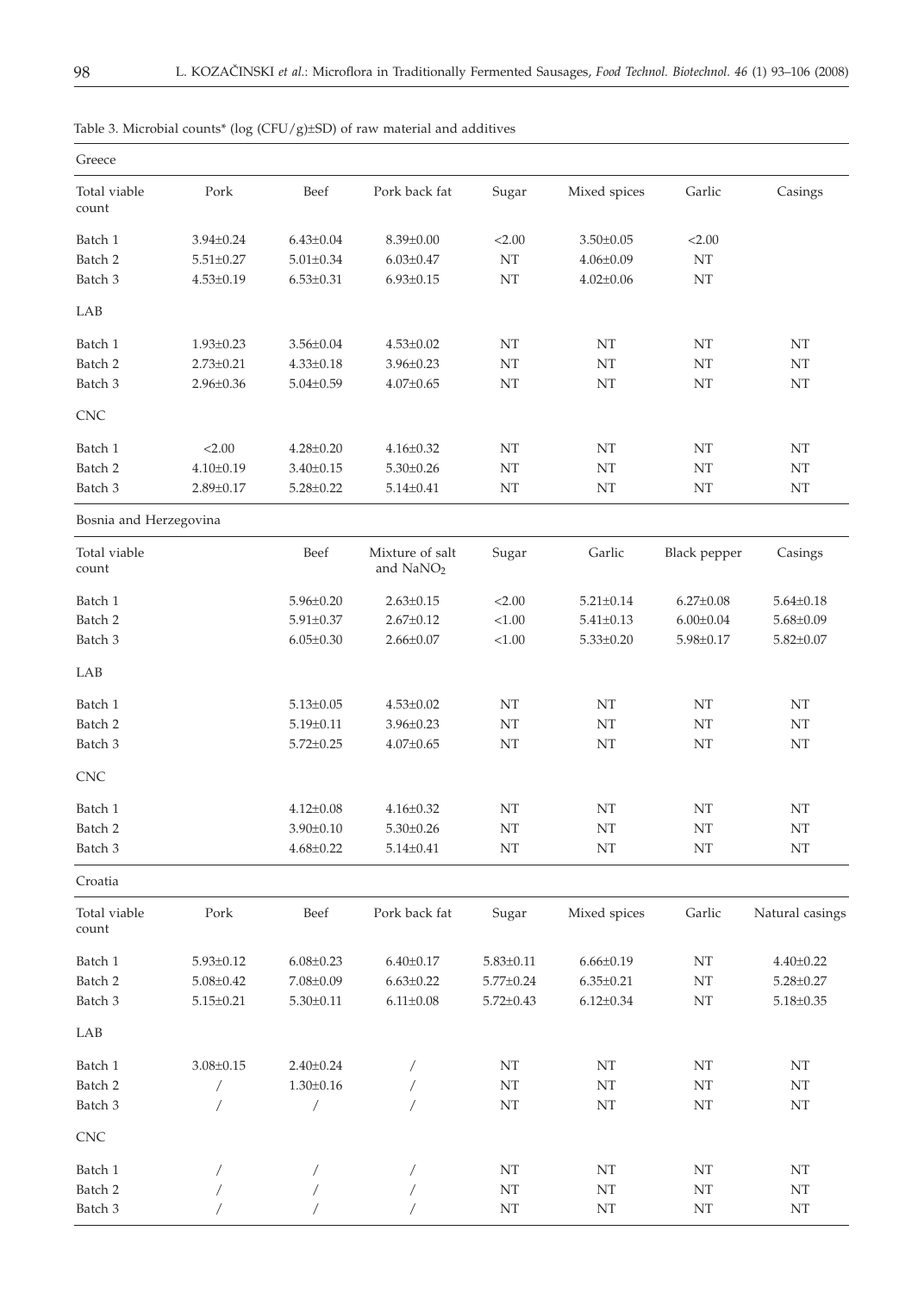| Pork back fat<br>Pork<br>Sugar<br>Mixed spices<br>Garlic<br>Casings<br>$5.32 \pm 0.15$<br>< 2.00<br>$5.82 \pm 0.84$<br>$5.53 \pm 0.27$<br>$5.67 \pm 0.08$<br>$3.48 \pm 0.53$<br>NT<br>$5.51 \pm 0.27$<br>$4.13 \pm 0.27$<br>$5.88{\pm}1.03$<br>$4.86 \pm 0.16$<br>$4.21 \pm 0.36$<br>NT<br>$3.67 \pm 0.25$<br>$6.49 \pm 0.78$<br>3.98±0.42<br>$4.08 \pm 0.39$<br>$4.53 \pm 0.19$<br>$2.72 \pm 0.09$<br>$3.63 \pm 0.24$<br>NT<br>NT<br>NT<br>NT<br>NT<br>$\rm{NT}$<br>NT<br>$3.25 \pm 0.16$<br>$3.26 \pm 0.54$<br>NT<br>NT<br>$\rm{NT}$<br>NT<br>$3.08 \pm 0.17$<br>NT<br>$2.84 \pm 0.26$<br>$2.43 \pm 0.31$<br>NT<br>NT<br>NT<br>NT<br>$2.16 \pm 0.17$<br>$1.67 \pm 0.16$<br>NT<br>$\rm{NT}$<br>NT<br>$1.84 \pm 0.28$<br>NT<br>< 1.00<br>$2.01 \pm 0.54$<br>NT<br>NT<br>NT<br>NΤ<br>Meat<br>Mixed spices<br>Natural casings<br>$4.33 \pm 0.73$<br>$4.97 \pm 0.03$<br>$3.77 \pm 0.39$<br>$6.89 \pm 0.39$<br>$4.85 \pm 0.29$<br>$4.84 \pm 0.80$<br>$4.47 \pm 0.09$<br>$6.16 \pm 0.43$<br>$5.80 \pm 0.81$<br>$4.10 \pm 1.57$<br>NT<br>NT<br>$3.76 \pm 0.47$<br>NT<br>NT<br>$\rm{NT}$<br>NT<br>$5.77 \pm 0.77$<br>< 100<br>NT<br>NT<br>< 100<br>NT<br>NT<br>$4.58 \pm 0.56$<br>NT<br>NT<br>Pork<br>Nitrite salt<br>Hot paprika<br>Garlic<br>Casings<br>Sugar<br>Paprika<br>$\,1\,$<br>$4.46 \pm 0.45$<br>1.78<br>6.48<br>0.70<br>3.00<br>NT<br>$<\!\!1$<br>${<}1\,$<br>$0.77\,$<br>$0.80\,$<br>0.36<br>$\mathop{\rm NT}\nolimits$<br>$4.07 \pm 0.50$<br>$0.90\,$<br>0.77<br>$\mathbf{N}\mathbf{T}$<br>$4.53 \pm 0.45$<br>${<}1\,$<br>${<}1\,$<br>0.90<br>$3.63 \pm 0.35$<br>NT<br>NT<br>NT<br>NT<br>$\rm{NT}$<br>NT<br>$5.86 \pm 1.11$<br>NT<br>NT<br>NT<br>NT<br>NT<br>NT<br>$2.93 \pm 0.33$<br>NT<br>NT<br>NT<br>NT<br>NT<br>NT<br>NT<br>NT<br>NT<br>NT<br>$\rm{NT}$<br>NT<br>$2.50 \pm 0.43$<br>$4.59 \pm 0.97$<br>NT<br>NT<br>NT<br>$\rm{NT}$<br>NT<br>$\mathop{\rm NT}\nolimits$<br>$\mathop{\rm NT}\nolimits$<br>$1.79{\pm}0.44$<br>NT<br>NT<br>NT<br>$\rm{NT}$<br>$\rm{NT}$ | Hungary               |  |  |  |  |
|--------------------------------------------------------------------------------------------------------------------------------------------------------------------------------------------------------------------------------------------------------------------------------------------------------------------------------------------------------------------------------------------------------------------------------------------------------------------------------------------------------------------------------------------------------------------------------------------------------------------------------------------------------------------------------------------------------------------------------------------------------------------------------------------------------------------------------------------------------------------------------------------------------------------------------------------------------------------------------------------------------------------------------------------------------------------------------------------------------------------------------------------------------------------------------------------------------------------------------------------------------------------------------------------------------------------------------------------------------------------------------------------------------------------------------------------------------------------------------------------------------------------------------------------------------------------------------------------------------------------------------------------------------------------------------------------------------------------------------------------------------------------------------------------------------------------------------------------------------------------------------------------------------------------------------------------------------------------------------|-----------------------|--|--|--|--|
|                                                                                                                                                                                                                                                                                                                                                                                                                                                                                                                                                                                                                                                                                                                                                                                                                                                                                                                                                                                                                                                                                                                                                                                                                                                                                                                                                                                                                                                                                                                                                                                                                                                                                                                                                                                                                                                                                                                                                                                | Total viable<br>count |  |  |  |  |
|                                                                                                                                                                                                                                                                                                                                                                                                                                                                                                                                                                                                                                                                                                                                                                                                                                                                                                                                                                                                                                                                                                                                                                                                                                                                                                                                                                                                                                                                                                                                                                                                                                                                                                                                                                                                                                                                                                                                                                                | Batch 1               |  |  |  |  |
|                                                                                                                                                                                                                                                                                                                                                                                                                                                                                                                                                                                                                                                                                                                                                                                                                                                                                                                                                                                                                                                                                                                                                                                                                                                                                                                                                                                                                                                                                                                                                                                                                                                                                                                                                                                                                                                                                                                                                                                | Batch 2               |  |  |  |  |
|                                                                                                                                                                                                                                                                                                                                                                                                                                                                                                                                                                                                                                                                                                                                                                                                                                                                                                                                                                                                                                                                                                                                                                                                                                                                                                                                                                                                                                                                                                                                                                                                                                                                                                                                                                                                                                                                                                                                                                                | Batch 3               |  |  |  |  |
|                                                                                                                                                                                                                                                                                                                                                                                                                                                                                                                                                                                                                                                                                                                                                                                                                                                                                                                                                                                                                                                                                                                                                                                                                                                                                                                                                                                                                                                                                                                                                                                                                                                                                                                                                                                                                                                                                                                                                                                | LAB                   |  |  |  |  |
|                                                                                                                                                                                                                                                                                                                                                                                                                                                                                                                                                                                                                                                                                                                                                                                                                                                                                                                                                                                                                                                                                                                                                                                                                                                                                                                                                                                                                                                                                                                                                                                                                                                                                                                                                                                                                                                                                                                                                                                | Batch 1               |  |  |  |  |
|                                                                                                                                                                                                                                                                                                                                                                                                                                                                                                                                                                                                                                                                                                                                                                                                                                                                                                                                                                                                                                                                                                                                                                                                                                                                                                                                                                                                                                                                                                                                                                                                                                                                                                                                                                                                                                                                                                                                                                                | Batch <sub>2</sub>    |  |  |  |  |
|                                                                                                                                                                                                                                                                                                                                                                                                                                                                                                                                                                                                                                                                                                                                                                                                                                                                                                                                                                                                                                                                                                                                                                                                                                                                                                                                                                                                                                                                                                                                                                                                                                                                                                                                                                                                                                                                                                                                                                                | Batch 3               |  |  |  |  |
|                                                                                                                                                                                                                                                                                                                                                                                                                                                                                                                                                                                                                                                                                                                                                                                                                                                                                                                                                                                                                                                                                                                                                                                                                                                                                                                                                                                                                                                                                                                                                                                                                                                                                                                                                                                                                                                                                                                                                                                | <b>CNC</b>            |  |  |  |  |
|                                                                                                                                                                                                                                                                                                                                                                                                                                                                                                                                                                                                                                                                                                                                                                                                                                                                                                                                                                                                                                                                                                                                                                                                                                                                                                                                                                                                                                                                                                                                                                                                                                                                                                                                                                                                                                                                                                                                                                                | Batch 1               |  |  |  |  |
|                                                                                                                                                                                                                                                                                                                                                                                                                                                                                                                                                                                                                                                                                                                                                                                                                                                                                                                                                                                                                                                                                                                                                                                                                                                                                                                                                                                                                                                                                                                                                                                                                                                                                                                                                                                                                                                                                                                                                                                | Batch <sub>2</sub>    |  |  |  |  |
|                                                                                                                                                                                                                                                                                                                                                                                                                                                                                                                                                                                                                                                                                                                                                                                                                                                                                                                                                                                                                                                                                                                                                                                                                                                                                                                                                                                                                                                                                                                                                                                                                                                                                                                                                                                                                                                                                                                                                                                | Batch 3               |  |  |  |  |
|                                                                                                                                                                                                                                                                                                                                                                                                                                                                                                                                                                                                                                                                                                                                                                                                                                                                                                                                                                                                                                                                                                                                                                                                                                                                                                                                                                                                                                                                                                                                                                                                                                                                                                                                                                                                                                                                                                                                                                                | Italy                 |  |  |  |  |
|                                                                                                                                                                                                                                                                                                                                                                                                                                                                                                                                                                                                                                                                                                                                                                                                                                                                                                                                                                                                                                                                                                                                                                                                                                                                                                                                                                                                                                                                                                                                                                                                                                                                                                                                                                                                                                                                                                                                                                                | Total viable<br>count |  |  |  |  |
|                                                                                                                                                                                                                                                                                                                                                                                                                                                                                                                                                                                                                                                                                                                                                                                                                                                                                                                                                                                                                                                                                                                                                                                                                                                                                                                                                                                                                                                                                                                                                                                                                                                                                                                                                                                                                                                                                                                                                                                | Batch 1               |  |  |  |  |
|                                                                                                                                                                                                                                                                                                                                                                                                                                                                                                                                                                                                                                                                                                                                                                                                                                                                                                                                                                                                                                                                                                                                                                                                                                                                                                                                                                                                                                                                                                                                                                                                                                                                                                                                                                                                                                                                                                                                                                                | Batch 2               |  |  |  |  |
|                                                                                                                                                                                                                                                                                                                                                                                                                                                                                                                                                                                                                                                                                                                                                                                                                                                                                                                                                                                                                                                                                                                                                                                                                                                                                                                                                                                                                                                                                                                                                                                                                                                                                                                                                                                                                                                                                                                                                                                | Batch 3               |  |  |  |  |
|                                                                                                                                                                                                                                                                                                                                                                                                                                                                                                                                                                                                                                                                                                                                                                                                                                                                                                                                                                                                                                                                                                                                                                                                                                                                                                                                                                                                                                                                                                                                                                                                                                                                                                                                                                                                                                                                                                                                                                                | LAB                   |  |  |  |  |
|                                                                                                                                                                                                                                                                                                                                                                                                                                                                                                                                                                                                                                                                                                                                                                                                                                                                                                                                                                                                                                                                                                                                                                                                                                                                                                                                                                                                                                                                                                                                                                                                                                                                                                                                                                                                                                                                                                                                                                                | Batch 1               |  |  |  |  |
|                                                                                                                                                                                                                                                                                                                                                                                                                                                                                                                                                                                                                                                                                                                                                                                                                                                                                                                                                                                                                                                                                                                                                                                                                                                                                                                                                                                                                                                                                                                                                                                                                                                                                                                                                                                                                                                                                                                                                                                | Batch 2               |  |  |  |  |
|                                                                                                                                                                                                                                                                                                                                                                                                                                                                                                                                                                                                                                                                                                                                                                                                                                                                                                                                                                                                                                                                                                                                                                                                                                                                                                                                                                                                                                                                                                                                                                                                                                                                                                                                                                                                                                                                                                                                                                                | Batch 3               |  |  |  |  |
|                                                                                                                                                                                                                                                                                                                                                                                                                                                                                                                                                                                                                                                                                                                                                                                                                                                                                                                                                                                                                                                                                                                                                                                                                                                                                                                                                                                                                                                                                                                                                                                                                                                                                                                                                                                                                                                                                                                                                                                | CNC                   |  |  |  |  |
|                                                                                                                                                                                                                                                                                                                                                                                                                                                                                                                                                                                                                                                                                                                                                                                                                                                                                                                                                                                                                                                                                                                                                                                                                                                                                                                                                                                                                                                                                                                                                                                                                                                                                                                                                                                                                                                                                                                                                                                | Batch 1               |  |  |  |  |
|                                                                                                                                                                                                                                                                                                                                                                                                                                                                                                                                                                                                                                                                                                                                                                                                                                                                                                                                                                                                                                                                                                                                                                                                                                                                                                                                                                                                                                                                                                                                                                                                                                                                                                                                                                                                                                                                                                                                                                                | Batch 2               |  |  |  |  |
|                                                                                                                                                                                                                                                                                                                                                                                                                                                                                                                                                                                                                                                                                                                                                                                                                                                                                                                                                                                                                                                                                                                                                                                                                                                                                                                                                                                                                                                                                                                                                                                                                                                                                                                                                                                                                                                                                                                                                                                | Batch 3               |  |  |  |  |
|                                                                                                                                                                                                                                                                                                                                                                                                                                                                                                                                                                                                                                                                                                                                                                                                                                                                                                                                                                                                                                                                                                                                                                                                                                                                                                                                                                                                                                                                                                                                                                                                                                                                                                                                                                                                                                                                                                                                                                                | Serbia                |  |  |  |  |
|                                                                                                                                                                                                                                                                                                                                                                                                                                                                                                                                                                                                                                                                                                                                                                                                                                                                                                                                                                                                                                                                                                                                                                                                                                                                                                                                                                                                                                                                                                                                                                                                                                                                                                                                                                                                                                                                                                                                                                                | Total viable<br>count |  |  |  |  |
|                                                                                                                                                                                                                                                                                                                                                                                                                                                                                                                                                                                                                                                                                                                                                                                                                                                                                                                                                                                                                                                                                                                                                                                                                                                                                                                                                                                                                                                                                                                                                                                                                                                                                                                                                                                                                                                                                                                                                                                | Batch 1               |  |  |  |  |
|                                                                                                                                                                                                                                                                                                                                                                                                                                                                                                                                                                                                                                                                                                                                                                                                                                                                                                                                                                                                                                                                                                                                                                                                                                                                                                                                                                                                                                                                                                                                                                                                                                                                                                                                                                                                                                                                                                                                                                                | Batch 2               |  |  |  |  |
|                                                                                                                                                                                                                                                                                                                                                                                                                                                                                                                                                                                                                                                                                                                                                                                                                                                                                                                                                                                                                                                                                                                                                                                                                                                                                                                                                                                                                                                                                                                                                                                                                                                                                                                                                                                                                                                                                                                                                                                | Batch 3               |  |  |  |  |
|                                                                                                                                                                                                                                                                                                                                                                                                                                                                                                                                                                                                                                                                                                                                                                                                                                                                                                                                                                                                                                                                                                                                                                                                                                                                                                                                                                                                                                                                                                                                                                                                                                                                                                                                                                                                                                                                                                                                                                                | LAB                   |  |  |  |  |
|                                                                                                                                                                                                                                                                                                                                                                                                                                                                                                                                                                                                                                                                                                                                                                                                                                                                                                                                                                                                                                                                                                                                                                                                                                                                                                                                                                                                                                                                                                                                                                                                                                                                                                                                                                                                                                                                                                                                                                                | Batch 1               |  |  |  |  |
|                                                                                                                                                                                                                                                                                                                                                                                                                                                                                                                                                                                                                                                                                                                                                                                                                                                                                                                                                                                                                                                                                                                                                                                                                                                                                                                                                                                                                                                                                                                                                                                                                                                                                                                                                                                                                                                                                                                                                                                | Batch 2               |  |  |  |  |
|                                                                                                                                                                                                                                                                                                                                                                                                                                                                                                                                                                                                                                                                                                                                                                                                                                                                                                                                                                                                                                                                                                                                                                                                                                                                                                                                                                                                                                                                                                                                                                                                                                                                                                                                                                                                                                                                                                                                                                                | Batch 3               |  |  |  |  |
|                                                                                                                                                                                                                                                                                                                                                                                                                                                                                                                                                                                                                                                                                                                                                                                                                                                                                                                                                                                                                                                                                                                                                                                                                                                                                                                                                                                                                                                                                                                                                                                                                                                                                                                                                                                                                                                                                                                                                                                | <b>CNC</b>            |  |  |  |  |
|                                                                                                                                                                                                                                                                                                                                                                                                                                                                                                                                                                                                                                                                                                                                                                                                                                                                                                                                                                                                                                                                                                                                                                                                                                                                                                                                                                                                                                                                                                                                                                                                                                                                                                                                                                                                                                                                                                                                                                                | Batch 1               |  |  |  |  |
|                                                                                                                                                                                                                                                                                                                                                                                                                                                                                                                                                                                                                                                                                                                                                                                                                                                                                                                                                                                                                                                                                                                                                                                                                                                                                                                                                                                                                                                                                                                                                                                                                                                                                                                                                                                                                                                                                                                                                                                | Batch 2               |  |  |  |  |
|                                                                                                                                                                                                                                                                                                                                                                                                                                                                                                                                                                                                                                                                                                                                                                                                                                                                                                                                                                                                                                                                                                                                                                                                                                                                                                                                                                                                                                                                                                                                                                                                                                                                                                                                                                                                                                                                                                                                                                                | Batch 3               |  |  |  |  |

Table 3. – continued

\*Each number is the mean of three sausage samples taken from the same batch

NT=not tested

LAB=lactic acid bacteria

CNC=coagulase-negative cocci

SD=standard deviation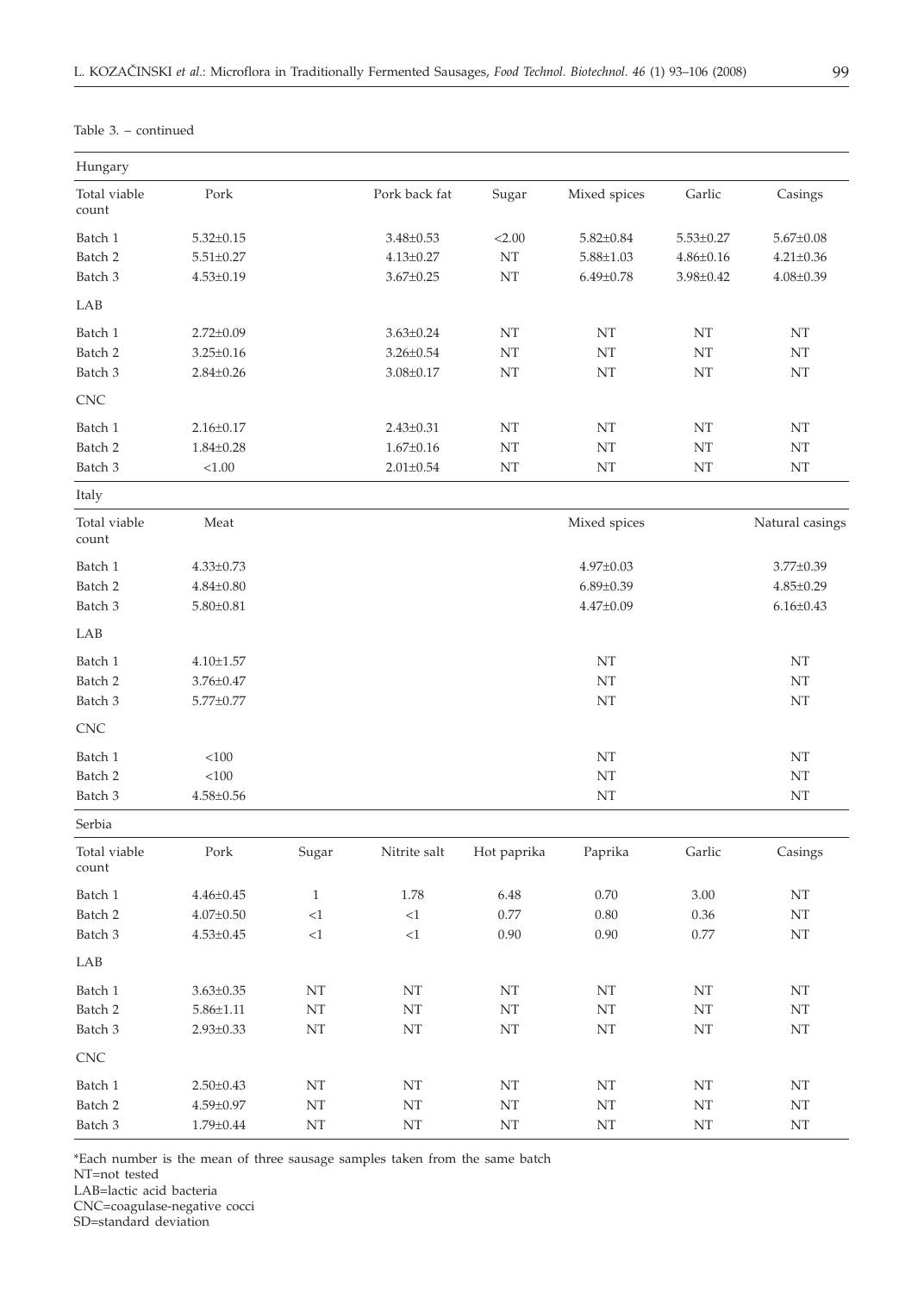| Microorganisms/day     | $\boldsymbol{0}$ | $\overline{2}$  | $\overline{4}$  | 7               | 14              | 28              |
|------------------------|------------------|-----------------|-----------------|-----------------|-----------------|-----------------|
| Greece                 |                  |                 |                 |                 |                 |                 |
| Total viable count     |                  |                 |                 |                 |                 |                 |
| Batch 1                | $5.65 \pm 0.31$  | $7.72 \pm 0.02$ | $7.95 \pm 0.15$ | $8.77 \pm 0.44$ | $8.60 \pm 0.04$ | $8.58 \pm 0.04$ |
| Batch 2                | $4.33 \pm 0.05$  | $7.55 \pm 0.03$ | $7.62 \pm 0.02$ | $7.51 \pm 0.14$ | $7.47 \pm 0.01$ | $6.48 \pm 0.13$ |
| Batch 3                | $5.88 \pm 0.09$  | $7.15 \pm 0.18$ | $8.03 \pm 0.12$ | $7.90 \pm 0.08$ | $7.91 \pm 0.26$ | $7.73 \pm 0.08$ |
| LAB                    |                  |                 |                 |                 |                 |                 |
| Batch 1                | $5.57 \pm 0.03$  | $7.65 \pm 0.09$ | $8.02 \pm 0.10$ | $8.34 \pm 0.07$ | $8.22 \pm 0.06$ | $8.31 \pm 0.05$ |
| Batch 2                | $3.95 \pm 0.12$  | $7.01 \pm 0.03$ | $7.53 \pm 0.05$ | $7.50 \pm 0.04$ | $7.61 \pm 0.09$ | 7.43±0.06       |
| Batch 3                | $3.84 \pm 0.21$  | $6.07 \pm 0.02$ | $8.44 \pm 0.04$ | $8.14 \pm 0.07$ | $8.07 \pm 0.03$ | $7.61 \pm 0.31$ |
| <b>CNC</b>             |                  |                 |                 |                 |                 |                 |
| Batch 1                | $3.79 \pm 0.00$  | $3.57 \pm 0.01$ | $2.72 \pm 0.12$ | $2.50 \pm 0.71$ | $2.00{\pm}0.00$ | $1.70 \pm 0.00$ |
| Batch 2                | $4.63 \pm 0.29$  | $5.39 \pm 0.25$ | 3.79±0.29       | $3.62 \pm 0.23$ | $3.48 \pm 0.10$ | $2.73 \pm 0.40$ |
| Batch 3                | $4.86 \pm 0.09$  | $5.18 \pm 0.11$ | $5.39 \pm 0.05$ | $3.90 \pm 0.30$ | $4.05 \pm 0.38$ | $4.50 \pm 0.13$ |
| Bosnia and Herzegovina |                  |                 |                 |                 |                 |                 |
| Total viable count     |                  |                 |                 |                 |                 |                 |
| Batch 1                | $5.95 \pm 0.03$  | $6.89{\pm}0.36$ | $7.58 \pm 0.24$ | $8.21 \pm 0.21$ | $8.48 \pm 0.13$ | $8.21 \pm 0.20$ |
| Batch <sub>2</sub>     | $6.05 \pm 0.09$  | $7.20 \pm 0.08$ | 7.95±0.37       | $8.19 \pm 0.33$ | $8.33 \pm 0.21$ | $8.12 \pm 0.08$ |
| Batch 3                | $6.08 \pm 0.03$  | $7.10 \pm 0.06$ | $8.10 \pm 0.13$ | $8.56 \pm 0.39$ | $8.50 \pm 0.10$ | $8.23 \pm 0.12$ |
| LAB                    |                  |                 |                 |                 |                 |                 |
| Batch 1                | $5.65 \pm 0.14$  | $6.30 \pm 0.25$ | $7.33 \pm 0.11$ | $7.55 \pm 0.23$ | $8.13 \pm 0.20$ | $7.90 \pm 0.03$ |
| Batch 2                | $5.74 \pm 0.09$  | $6.85 \pm 0.10$ | $7.14 \pm 0.06$ | $7.25 \pm 0.12$ | $7.95 \pm 0.08$ | $8.10 \pm 0.14$ |
| Batch 3                | $5.81 \pm 0.04$  | $6.80 \pm 0.13$ | $7.45 \pm 0.28$ | $7.33 \pm 0.30$ | $8.22 \pm 0.31$ | 7.99±0.31       |
| <b>CNC</b>             |                  |                 |                 |                 |                 |                 |
| Batch 1                | $5.39 \pm 0.21$  | $5.20 \pm 0.22$ | $4.33 \pm 0.04$ | $3.88 \pm 0.40$ | $3.24 \pm 0.03$ | $2.95 \pm 0.13$ |
| Batch 2                | $5.57 \pm 0.06$  | $5.90 \pm 0.35$ | $4.88 \pm 0.12$ | $4.20 \pm 0.15$ | $3.77 \pm 0.10$ | $3.10 \pm 0.21$ |
| Batch 3                | $5.64 \pm 0.11$  | 5.79±0.42       | $5.21 \pm 0.31$ | $4.85 \pm 0.22$ | $4.10 \pm 0.06$ | $3.68 \pm 0.23$ |
| Croatia                |                  |                 |                 |                 |                 |                 |
| Total viable count     |                  |                 |                 |                 |                 |                 |
| Batch 1                | $7.11 \pm 0.02$  | $6.11 \pm 0.11$ | $7.26 \pm 0.13$ | $5.83 \pm 0.02$ | $6.08 \pm 0.50$ | $6.41 \pm 0.15$ |
| Batch 2                | $7.28 \pm 0.12$  | $7.15 \pm 0.21$ | $6.32 \pm 0.05$ | $8.08 \pm 0.12$ | 7.80±0.47       | $6.74 \pm 0.24$ |
| Batch 3                | $5.51 \pm 0.14$  | $7.56 \pm 0.13$ | $6.26 \pm 0.21$ | $6.18 \pm 0.16$ | $6.93 \pm 0.21$ | $6.81 \pm 0.34$ |
| LAB                    |                  |                 |                 |                 |                 |                 |
| Batch 1                | $4.08 \pm 0.02$  | $4.13 \pm 0.01$ | $6.34 \pm 0.25$ | $7.53 \pm 0.03$ | $7.72 \pm 0.22$ | $8.08 \pm 0.04$ |
| Batch 2                |                  | $3.15 \pm 0.15$ | $5.32 \pm 0.21$ | $7.62 \pm 0.12$ | $7.79 \pm 0.60$ | $7.72 \pm 0.21$ |
| Batch 3                |                  | 3.76±0.74       | $5.79 \pm 0.41$ | $6.91 \pm 0.14$ | $6.71 \pm 0.15$ | $6.92 \pm 0.19$ |
| CNC                    |                  |                 |                 |                 |                 |                 |
| Batch 1                |                  |                 | Τ               |                 | $2.64 \pm 0.14$ |                 |
| Batch 2                |                  |                 |                 | $\overline{ }$  | Τ               | $3.61 \pm 0.02$ |
| Batch 3                |                  |                 |                 |                 |                 | $\sqrt{2}$      |
| Hungary                |                  |                 |                 |                 |                 |                 |
| Total viable count     |                  |                 |                 |                 |                 |                 |
| Batch 1                | $5.60 \pm 0.14$  | $5.04 \pm 0.05$ | $5.61 \pm 0.05$ | $6.98 \pm 0.39$ | $8.36 \pm 0.39$ | $8.53 \pm 0.39$ |
| Batch 2                | $5.61 \pm 0.19$  | $5.67 \pm 0.24$ | $6.87 \pm 0.04$ | 7.99±0.01       | $8.33 \pm 0.12$ | $7.78 \pm 0.03$ |
| Batch 3                | $5.96 \pm 0.07$  | $5.86 \pm 0.17$ | $8.05 \pm 0.16$ | $8.21 \pm 0.16$ | $7.94 \pm 0.21$ | $8.32 \pm 0.06$ |
| LAB                    |                  |                 |                 |                 |                 |                 |
| Batch 1                | $2.84 \pm 0.17$  | $3.12 \pm 0.28$ | 5.79±0.28       | 7.70±0.16       | $8.12 \pm 0.19$ | $8.45 \pm 0.21$ |
|                        |                  |                 |                 |                 |                 |                 |
| Batch 2                | $3.84 \pm 0.16$  | $3.97 \pm 0.05$ | $6.73 \pm 0.04$ | $8.07 \pm 0.11$ | $8.61 \pm 0.14$ | $8.09 \pm 0.12$ |
| Batch 3<br><b>CNC</b>  | $4.22 \pm 0.18$  | $5.49 \pm 0.09$ | $7.75 \pm 0.16$ | $8.54 \pm 0.32$ | $7.54 \pm 0.16$ | $8.37 \pm 0.14$ |
| Batch 1                |                  |                 |                 |                 |                 | < 1.00          |
|                        | $1.84 \pm 0.34$  | $1.44 \pm 0.16$ | $1.24 \pm 0.21$ | $1.13 \pm 0.21$ | $1.29 \pm 0.16$ |                 |
| Batch 2                | $1.37 \pm 0.18$  | $2.02 \pm 0.43$ | $1.89 \pm 0.26$ | $1.76 \pm 0.24$ | $1.53 \pm 0.46$ | $1.20 \pm 0.27$ |
| Batch 3                | < 1.00           | $1.86 \pm 0.16$ | < 1.00          | $1.59 \pm 0.39$ | $1.32 \pm 0.29$ | < 1.00          |

Table 4. Microbial growth\* (log (CFU/g)±SD) of the naturally fermented sausages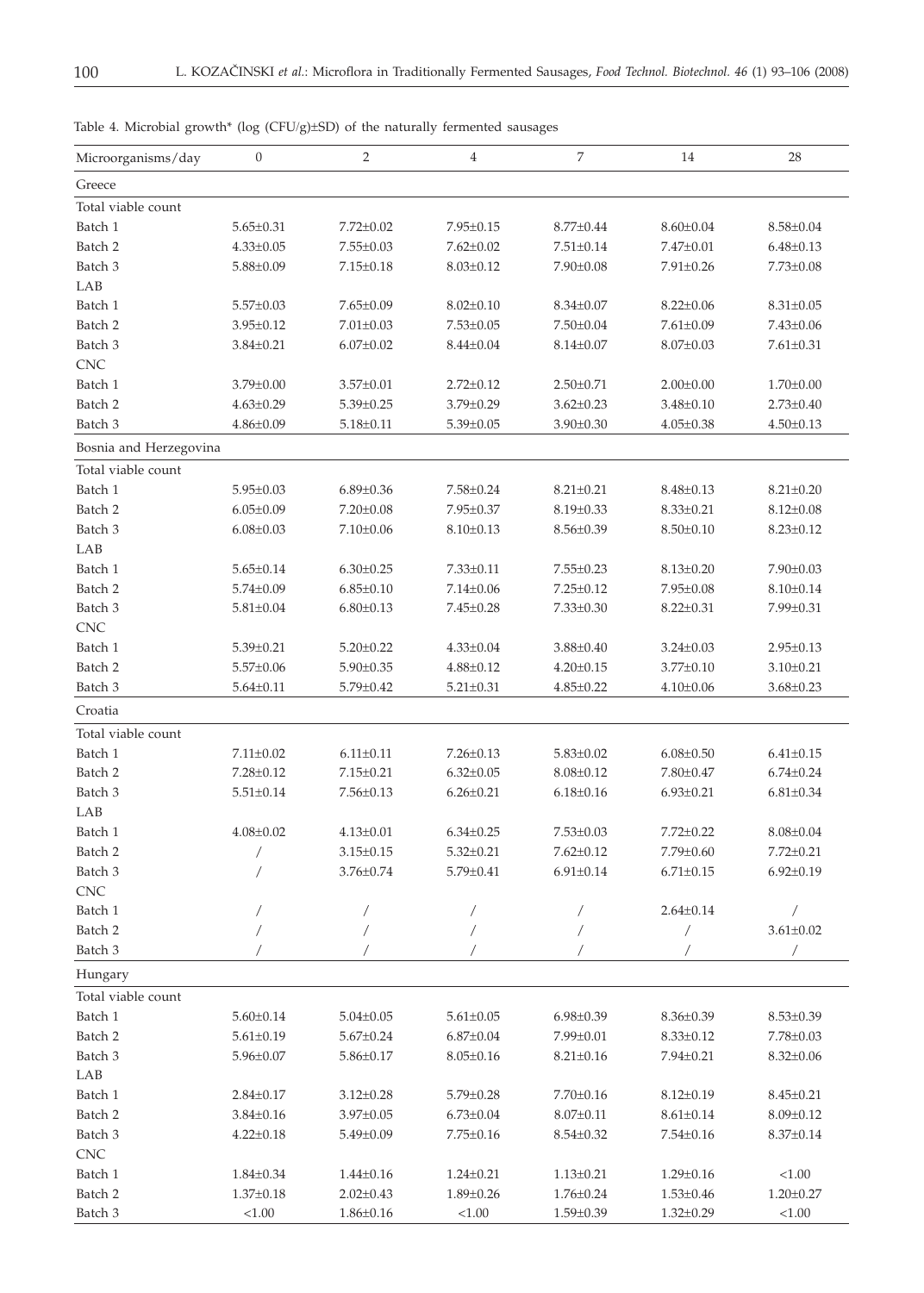| Microorganisms/day | $\boldsymbol{0}$ | $\overline{2}$  | 4               | 7               | 14              | 28              |
|--------------------|------------------|-----------------|-----------------|-----------------|-----------------|-----------------|
| Italy              |                  |                 |                 |                 |                 |                 |
| Total viable count |                  |                 |                 |                 |                 |                 |
| Batch 1            | $5.01 \pm 0.04$  | $4.45 \pm 0.28$ | $4.01 \pm 0.12$ | $4.90 \pm 0.07$ | $7.44 \pm 0.34$ | $6.62 \pm 0.12$ |
| Batch <sub>2</sub> | $5.09 \pm 0.20$  | $5.41 \pm 0.22$ | $5.88 \pm 0.19$ | $5.33 \pm 0.34$ | $6.90 \pm 2.06$ | $9.11 \pm 1.47$ |
| Batch 3            | $6.22 \pm 0.66$  | $7.84 \pm 0.25$ | $8.04 \pm 0.07$ | $8.30 \pm 0.05$ | $8.93 \pm 0.65$ | $7.81 \pm 0.17$ |
| LAB                |                  |                 |                 |                 |                 |                 |
| Batch 1            | $4.11 \pm 0.19$  | $7.27 \pm 0.27$ | $7.86 \pm 0.10$ | $8.22 \pm 0.15$ | $8.28 \pm 0.05$ | $8.39 \pm 0.37$ |
| Batch <sub>2</sub> | $4.20 \pm 0.17$  | $8.24 \pm 0.01$ | $7.81 \pm 0.10$ | $8.21 \pm 0.03$ | $8.28 \pm 0.16$ | $8.45 \pm 0.06$ |
| Batch 3            | $5.61 \pm 0.19$  | $8.39 \pm 0.10$ | $8.15 \pm 0.09$ | $8.34 \pm 0.07$ | $8.55 \pm 0.15$ | $8.47 \pm 0.03$ |
| <b>CNC</b>         |                  |                 |                 |                 |                 |                 |
| Batch 1            | $3.54 \pm 006$   | $4.87 \pm 0.39$ | $5.77 \pm 0.73$ | $5.97 \pm 1.13$ | $6.02 \pm 0.45$ | $6.08 \pm 0.42$ |
| Batch 2            | $3.66 \pm 0.10$  | $3.80 \pm 0.63$ | $5.67 \pm 0.57$ | $4.62 \pm 0.69$ | $5.54 \pm 0.06$ | $5.01 \pm 0.12$ |
| Batch 3            | $4.85 \pm 0.14$  | $5.82 \pm 1.00$ | $4.80 \pm 0.44$ | $5.78 \pm 0.18$ | $6.09 \pm 0.40$ | $4.57 \pm 0.47$ |
| Serbia             |                  |                 |                 |                 |                 |                 |
| Total viable count |                  |                 |                 |                 |                 |                 |
| Batch 1            | $4.69 \pm 0.36$  | $4.04 \pm 0.15$ | $4.75 \pm 0.39$ | $4.85 \pm 0.22$ | $4.79 \pm 0.28$ | $4.23 \pm 0.29$ |
| Batch <sub>2</sub> | $4.97 \pm 0.85$  | $6.20 \pm 0.56$ | $6.29 \pm 0.56$ | $5.46 \pm 0.15$ | $6.09 \pm 0.12$ | $5.65 \pm 0.97$ |
| Batch 3            | $5.97 \pm 0.31$  | $5.16 \pm 0.48$ | $7.49 \pm 0.70$ | $7.10 \pm 0.17$ | $6.93 \pm 0.89$ | $6.79 \pm 0.43$ |
| LAB                |                  |                 |                 |                 |                 |                 |
| Batch 1            | $3.53 \pm 0.50$  | $3.31 \pm 0.27$ | $4.00 \pm 0.62$ | $4.33 \pm 0.37$ | $6.86 \pm 0.07$ | $6.79 \pm 0.10$ |
| Batch 2            | $4.28 \pm 0.49$  | $5.63 \pm 0.35$ | $7.70 \pm 1.15$ | $8.66 \pm 0.16$ | $7.94 \pm 2.55$ | $5.07 \pm 0.68$ |
| Batch 3            | $4.46 \pm 0.28$  | $5.19 \pm 0.48$ | $6.98 \pm 0.98$ | $7.83 \pm 0.43$ | $7.46 \pm 0.56$ | $8.13 \pm 0.51$ |
| <b>CNC</b>         |                  |                 |                 |                 |                 |                 |
| Batch 1            | $4.10 \pm 0.17$  | $4.10 \pm 0.17$ | $4.40 \pm 0.62$ | $4.33 \pm 0.37$ | $3.73 \pm 0.23$ | $3.27 \pm 0.55$ |
| Batch 2            | $3.07 \pm 0.50$  | $2.67 \pm 0.65$ | $5.06 \pm 0.39$ | $3.43 \pm 0.51$ | $3.18 \pm 0.59$ | $2.10 \pm 0.17$ |
| Batch 3            | $4.17 \pm 0.13$  | $3.33 \pm 0.58$ | $4.09 \pm 0.83$ | $3.03 \pm 0.06$ | $3.27 \pm 0.37$ | $4.42 \pm 0.39$ |

Table 4. – continued

\*Each number is the mean of three sausage samples taken from the same batch

LAB=lactic acid bacteria

CNC=coagulase-negative cocci

SD=standard deviation

bably due to the meat and pork back fat used, which had counts of 3 log CFU/g and higher, as well as to the spices and natural casings. Pathogenic staphylococci detected in the meat  $\left($ <2 log CFU/g) were absent on day 7 of fermentation. The numbers of aerobic sporeformers were low  $\left($  <2 log CFU/g in the sugar and in the spices). *Pseudomonas* spp. was found in meat, but it was not detected in the sausages. Enterococci and sulphite-reducing clostridia were not found in the raw material or in the sausages. All samples were free of *Salmonella* and *Listeria* spp.

In the Hungarian sausages, the number of enterococci increased during fermentation and reached relatively high counts at the end of ripening  $(4-6 \log CFU/g)$ . The population of enterobacterium *E. coli* decreased continuously during fermentation and was eliminated at the end of ripening, so was the population of yeasts. *Pseudomonas* spp., *Salmonella* spp., *Listeria* spp., pathogenic staphylococci and sulphite-reducing clostridia were not detected.

As regards the Italian Friuli sausages, *Staphylococcus aureus, Listeria monocytogenes* and *Salmonella* spp. were always absent from the raw meat. Faecal enterococci and enterobacteria present at the beginning decreased during ripening. The number of yeasts and moulds decreased and in some cases were not detectable. Neither *Pseudomonas* spp. was present after 3 days of fermentation.

In Sremska sausages, enterococci were detected in all three batches. Yeasts were present in all three batches until day 7. Yeasts most probably originated from paprika and minced garlic. All samples were free of pathogenic staphylococci and *Salmonella* spp*.*

The most important fact is that *L. monocytogenes, Salmonella* spp. and *S. aureus* were not found in the finished product. The number of other microorganisms, if present in the raw material or sausage stuffing, decreased during the course of fermentation.

The results of biochemical identification of LAB are presented in Table 5. A total of 150 strains were isolated from the MRS agar plates. The isolates having thick, short, straight or curved rod- or coccoid rod-shaped cells were regarded as belonging to the genus *Lactobacillus*. The results of identification of LAB from sausages indicated that lactobacilli were by far the most prevalent microorganisms isolated from MRS agar plates.

The results of identification of LAB from Greek traditional sausages (Table 5) showed that the majority of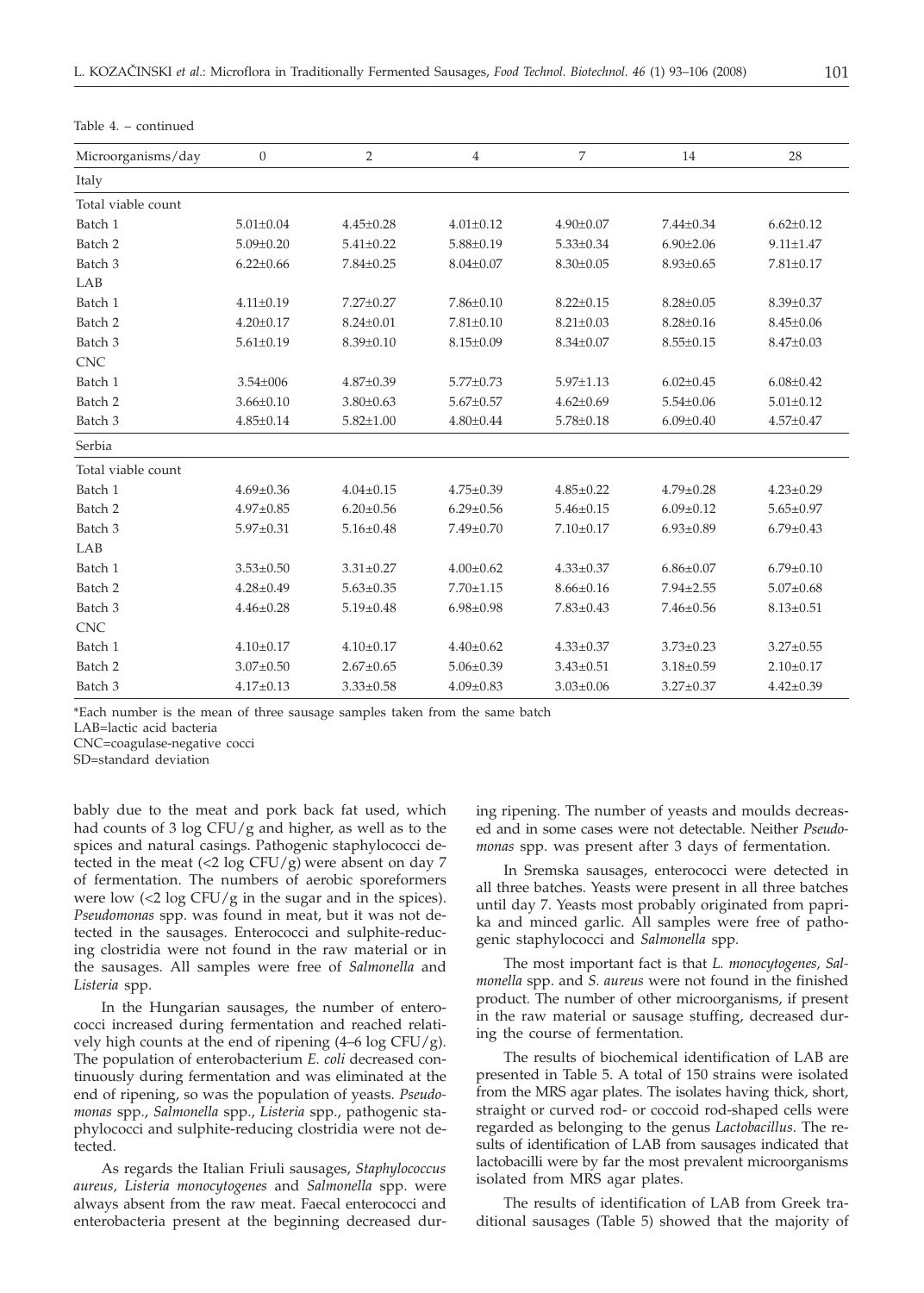the strains isolated from the batches belonged to the species *Lactobacillus plantarum* biotype 1 (43.3 %). The same species was found in sudzuk (40.7 %) and in Croatian traditional sausages (34.0 %). In Hungarian traditional sausages the most frequently isolated strain was *Lactobacillus sakei* (28.7 %), while *Lactococcus lactis* was the main species found in Italian sausages. *Lactobacillus fermentum* was the predominant microorganism (24.0 %) in Sremska sausages.

The results of investigation are very close to the data reported by other authors, who also pointed out that lactic acid bacteria constitute a significant part of the microflora in pork in which *Lactobacillus plantarum, L. brevis and L. viridescens* prevail. *Leuconostoc* spp. and *Pediococ-* *cus* spp. can also be isolated from sausages (*11*). Results could be compared with the results of the authors who isolated lactobacilli (90 %), enterococci (4 %), and *Pediococcus* spp. (3 %) from dry, naturally fermented sausages, and also found sporadic isolates of *Weissella viridescens, Leuconostoc pseudomesenteroides,* and *Leuconostoc* sp. (*12*). In the Turkish-style dry fermented sausages the dominant strains were *Lactobacillus sakei*, *L. curvatus* and *L. plantarum*, as well as *L. alimentarius* and *L. brevis* (*13*). The presence of *L. plantarum*, *L. curvatus* and *L. sakei* as well as of *Pediococcus* spp. and *Leuconostoc* spp. in fermented sausages has been reported (*1–4,6,14*). Lactobacilli (*L. rhamnosus* LC-705 and *L. plantarum* E-98098) as well as *Pediococcus pentosaceus* E-98098 are considered to

| Table 5. Biochemical characterisation of lactic acid bacteria isolated from naturally fermented sausages |  |  |  |  |  |  |  |  |  |
|----------------------------------------------------------------------------------------------------------|--|--|--|--|--|--|--|--|--|
|----------------------------------------------------------------------------------------------------------|--|--|--|--|--|--|--|--|--|

| No. of isolates at each |                  |                          |                  |                  |                  | No. of isolates (%) | Identification                                 |  |  |
|-------------------------|------------------|--------------------------|------------------|------------------|------------------|---------------------|------------------------------------------------|--|--|
|                         |                  | stage of process (days)* |                  |                  |                  |                     | (API 50 CHL)                                   |  |  |
| $\boldsymbol{0}$        | $\overline{2}$   | 4                        | 7                | 14               | 28               |                     |                                                |  |  |
| Greece                  |                  |                          |                  |                  |                  |                     |                                                |  |  |
| 13                      | 5                | 3                        | $\mathbf{1}$     | 19               | 24               | 65 (43.3)           | L. plantarum biotype 1                         |  |  |
| 6                       | $\overline{2}$   | $\mathbf{1}$             | 3                | 3                | $\mathbf{1}$     | 16(10.7)            | L. curvatus                                    |  |  |
| $\overline{2}$          | 3                | $\overline{2}$           | $\mathbf{1}$     | $\overline{4}$   | $\overline{4}$   | 16(10.7)            | L. pentosus                                    |  |  |
| $\boldsymbol{0}$        | $\overline{0}$   | $\overline{2}$           | $\overline{0}$   | $\overline{2}$   | $\mathbf{1}$     | 5(3.3)              | L. rhamnosus                                   |  |  |
| $\mathbf{1}$            | 2                | $\mathbf{1}$             | 2                | $\overline{0}$   | 0                | 6(4)                | L. sakei                                       |  |  |
| $\mathbf{1}$            | $\overline{0}$   | $\overline{0}$           | $\mathbf{1}$     | $\overline{0}$   | 0                | 2(1.3)              | L. paracasei ssp. paracasei biotype 1          |  |  |
| $\mathbf{1}$            | 0                | $\overline{0}$           | $\overline{0}$   | 0                | 0                | 1(0.7)              | L. salivarius                                  |  |  |
| $\mathbf{1}$            | 3                | $\mathbf{1}$             | $\mathbf{1}$     | 2                | 5                | 13(8.7)             | L. brevis biotype 1                            |  |  |
| 3                       | $\mathbf{1}$     | $\mathbf{1}$             | $\mathbf{1}$     | $\overline{2}$   | $\boldsymbol{0}$ | 8(5.3)              | Ln. mesenteroides ssp. mesenteroides biotype 2 |  |  |
| $\mathbf{1}$            | $\boldsymbol{0}$ | $\overline{0}$           | $\overline{0}$   | $\boldsymbol{0}$ | 0                | 1(0.7)              | Ln. mesenteroides ssp. mesenteroides biotype 1 |  |  |
| $\overline{4}$          | $\overline{2}$   | 0                        | $\boldsymbol{0}$ | $\boldsymbol{0}$ | $\boldsymbol{0}$ | 6(4)                | Ln. lactis                                     |  |  |
| 5                       | $\mathbf{1}$     | 0                        | $\mathbf{1}$     | $\overline{2}$   | $\mathbf{1}$     | 10(6.7)             | Lc. lactis ssp. lactis biotype 1               |  |  |
| $\mathbf{1}$            | $\boldsymbol{0}$ | $\boldsymbol{0}$         | $\boldsymbol{0}$ | $\boldsymbol{0}$ | $\boldsymbol{0}$ | 1(0.7)              | E. faecium                                     |  |  |
| Bosnia and Herzegovina  |                  |                          |                  |                  |                  |                     |                                                |  |  |
| 14                      | 8                | 4                        | 3                | 18               | 14               | 61(40.7)            | L. plantarum biotype 1                         |  |  |
| 3                       | 2                | 1                        | $\mathbf{1}$     | 10               | 10               | 27(18)              | L. pentosus                                    |  |  |
| 9                       | 3                | 2                        | $\mathbf{1}$     | 4                | 6                | 25(16.7)            | L. curvatus                                    |  |  |
| 1                       | 1                | 0                        | 2                | 4                | 5                | 13(8.7)             | L. sakei                                       |  |  |
| 8                       | 2                | $\mathbf{1}$             | 0                | $\boldsymbol{0}$ | 0                | 11(7.3)             | L. brevis biotype 1                            |  |  |
| 6                       | $\mathbf{1}$     | 0                        | 0                | 0                | 0                | 7(4.7)              | P. pentosaceus biotype 2                       |  |  |
| $\overline{2}$          | $\mathbf{1}$     | 0                        | 2                | $\boldsymbol{0}$ | $\boldsymbol{0}$ | 5(3.3)              | Ln. lactis                                     |  |  |
| $\boldsymbol{0}$        | $\boldsymbol{0}$ | $\mathbf{1}$             | $\boldsymbol{0}$ | $\boldsymbol{0}$ | $\boldsymbol{0}$ | 1(0.6)              | L. salivarius                                  |  |  |
| Croatia                 |                  |                          |                  |                  |                  |                     |                                                |  |  |
| $\overline{2}$          | 4                | 5                        | 9                | 11               | 20               | 51(34.0)            | L. plantarum biotype 1                         |  |  |
| $\boldsymbol{0}$        | $\overline{4}$   | 6                        | 5                | 3                | 9                | 27 (18.0)           | L. curvatus                                    |  |  |
| $\boldsymbol{0}$        | $\overline{0}$   | $\mathbf{1}$             | $\overline{2}$   | $\overline{2}$   | 5                | 10(6.7)             | L. pentosus                                    |  |  |
| $\overline{2}$          | $\mathbf{1}$     | $\overline{2}$           | $\overline{0}$   | $\mathbf{1}$     | $\overline{2}$   | 8(5.3)              | L. plantarum biotype 2                         |  |  |
| $\boldsymbol{0}$        | $\mathbf{1}$     | $\boldsymbol{0}$         | $\overline{2}$   | $\mathbf{1}$     | $\overline{2}$   | 6(4.0)              | L. fermentum                                   |  |  |
| $\overline{4}$          | 3                | 12                       | 4                | 4                | 4                | 31 (20.7)           | L. brevis biotype 1                            |  |  |
| $\mathbf{1}$            | $\boldsymbol{0}$ | 2                        | 3                | $\overline{2}$   | $\boldsymbol{0}$ | 8(5.3)              | Ln. mesenteroides ssp. mesenteroides biotype 2 |  |  |
| $\overline{2}$          | $\mathbf{1}$     | $\overline{0}$           | $\overline{0}$   | $\overline{0}$   | $\boldsymbol{0}$ | 3(2.0)              | Lc. lactis ssp. lactis                         |  |  |
| $\boldsymbol{0}$        | $\boldsymbol{0}$ | 0                        | 0                | $\mathbf{1}$     | $\boldsymbol{0}$ | 1(0.6)              | Ln. mesenteroides ssp. mesenteroides biotype 1 |  |  |
| $\overline{0}$          | $\mathbf{1}$     | $\overline{0}$           | $\overline{0}$   | 4                | $\boldsymbol{0}$ | 5(3.3)              | Pediococcus pentosaceus                        |  |  |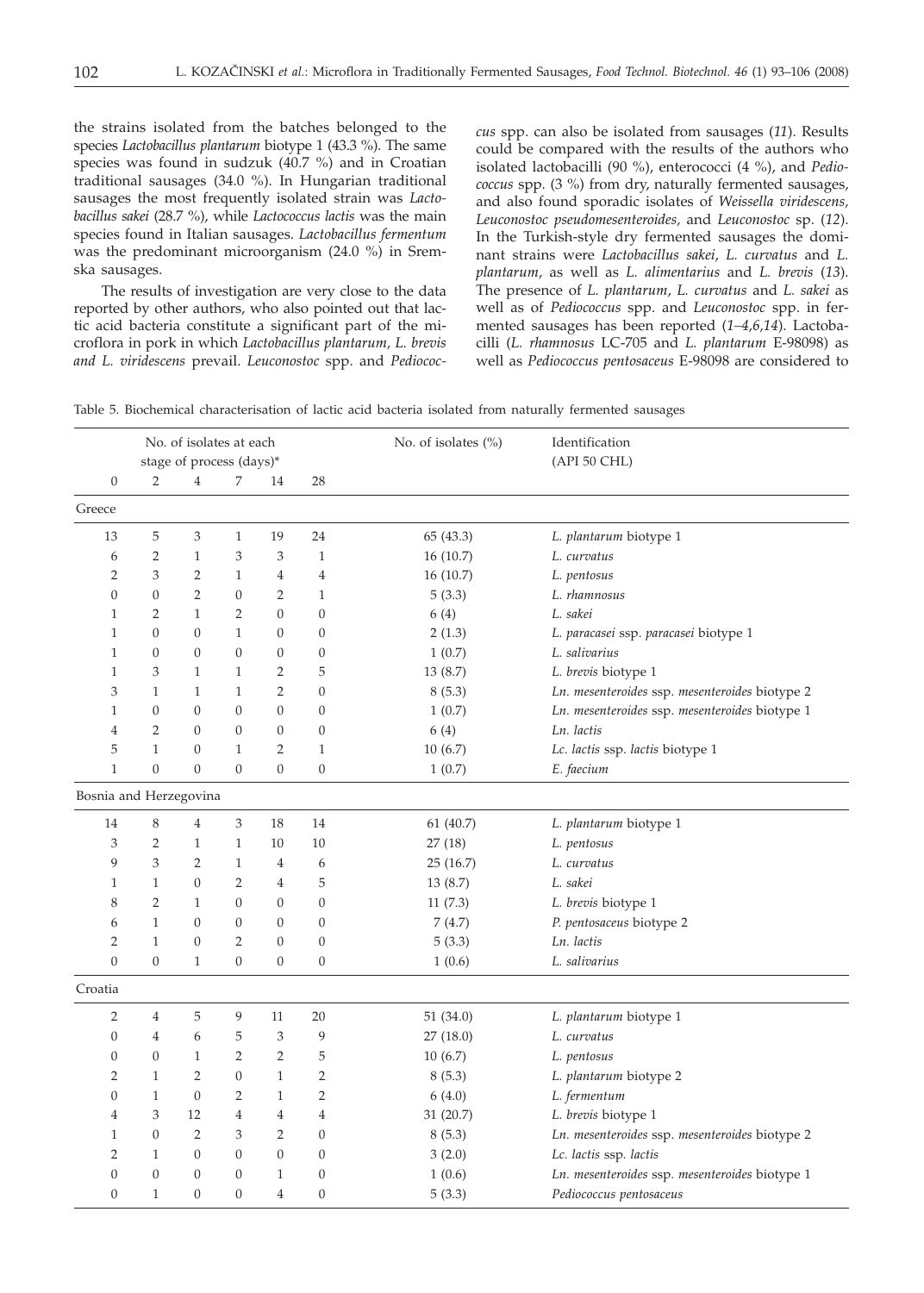|                  | No. of isolates at each |                          | No. of isolates (%) | Identification   |                  |           |                                      |
|------------------|-------------------------|--------------------------|---------------------|------------------|------------------|-----------|--------------------------------------|
|                  |                         | stage of process (days)* |                     |                  |                  |           | (API 50 CHL)                         |
| $\boldsymbol{0}$ | $\overline{2}$          | 4                        | 7                   | 14               | 28               |           |                                      |
| Hungary          |                         |                          |                     |                  |                  |           |                                      |
| 4                | $\mathbf 5$             | $\boldsymbol{0}$         | 3                   | 12               | $\boldsymbol{7}$ | 43 (28.7) | L. sakei                             |
| $\boldsymbol{0}$ | $\mathbf{1}$            | $\mathbf{1}$             | $\boldsymbol{0}$    | $\boldsymbol{0}$ | 3                | 5(3.4)    | L. plantarum                         |
| $\boldsymbol{0}$ | $\boldsymbol{0}$        | $\mathbf{1}$             | $\mathbf{1}$        | $\mathbf{1}$     | $\overline{2}$   | 5(3.4)    | L. curvatus                          |
| $\mathbf{1}$     | $\boldsymbol{0}$        | $\mathbf{1}$             | $\overline{2}$      | $\boldsymbol{0}$ | $\boldsymbol{0}$ | 5(3.4)    | L. delbrueckii                       |
| $\boldsymbol{0}$ | $\boldsymbol{0}$        | 2                        | $\mathbf{1}$        | $\mathbf{1}$     | $\overline{2}$   | 5(3.4)    | L. alimentarius                      |
| $\boldsymbol{0}$ | $\boldsymbol{0}$        | $\mathbf{1}$             | $\mathbf{1}$        | $\mathbf{1}$     | $\boldsymbol{0}$ | 4(2.7)    | L. amylophilus                       |
| $\boldsymbol{0}$ | $\boldsymbol{0}$        | $\mathbf{0}$             | $\mathbf{0}$        | $\boldsymbol{0}$ | 3                | 3(2.0)    | L. bavaricus                         |
| $\boldsymbol{0}$ | $\mathbf{1}$            | $\boldsymbol{0}$         | $\mathbf{0}$        | $\boldsymbol{0}$ | $\boldsymbol{0}$ | 1(0.7)    | L. salivarius                        |
| $\boldsymbol{0}$ | $\boldsymbol{0}$        | $\mathbf{0}$             | $\mathbf{0}$        | $\boldsymbol{0}$ | $\boldsymbol{0}$ | 1(0.7)    | L. acidophilus                       |
| $\mathbf{1}$     | $\boldsymbol{0}$        | 0                        | $\mathbf{0}$        | $\boldsymbol{0}$ | $\boldsymbol{0}$ | 1(0.7)    | L. maltoromicus                      |
| $\boldsymbol{0}$ | $\mathbf{1}$            | 0                        | $\mathbf{0}$        | $\boldsymbol{0}$ | $\boldsymbol{0}$ | 1(0.7)    | L. yamanashiensis                    |
| 8                | $\overline{4}$          | 1                        | 2                   | 4                | $\overline{4}$   | 25(16.7)  | Lc. mesenteroides mesenteroides      |
| 2                | $\overline{2}$          | 3                        | $\boldsymbol{0}$    | 0                | $\boldsymbol{0}$ | 7(4.7)    | Lc. mesenteroides dextranicum        |
| $\boldsymbol{0}$ | $\mathbf{1}$            | 0                        | 2                   | $\boldsymbol{0}$ | 4                | 7(4.7)    | L. sanfrancisco                      |
| 2                | $\boldsymbol{0}$        | $\mathbf{1}$             | $\boldsymbol{0}$    | $\boldsymbol{0}$ | $\boldsymbol{0}$ | 3(2.0)    | W. wiridescens                       |
| $\mathbf{1}$     | $\boldsymbol{0}$        | $\mathbf{1}$             | $\boldsymbol{0}$    | $\boldsymbol{0}$ | $\boldsymbol{0}$ | 2(1.4)    | L. cofosus                           |
| $\mathbf{1}$     | $\boldsymbol{0}$        | $\boldsymbol{0}$         | $\boldsymbol{0}$    | $\boldsymbol{0}$ | $\boldsymbol{0}$ | 1(0.7)    | L. halotolerans                      |
| $\boldsymbol{0}$ | $\boldsymbol{0}$        | $\mathbf{1}$             | $\boldsymbol{0}$    | $\boldsymbol{0}$ | $\boldsymbol{0}$ | 1(0.7)    | L. fructivorans                      |
| $\boldsymbol{0}$ | $\mathbf{1}$            | $\mathbf{0}$             | $\mathbf{0}$        | $\boldsymbol{0}$ | $\boldsymbol{0}$ | 1(0.7)    | Ln. citreum                          |
| $\boldsymbol{0}$ | $\boldsymbol{0}$        | $\mathbf{0}$             | $\mathbf{0}$        | 0                | $\boldsymbol{0}$ | 1(0.7)    | Ln. eonos                            |
| $\mathbf{1}$     | 5                       | 4                        | 3                   | 4                | 3                | 26 (17.4) | Not identified                       |
| Italy            |                         |                          |                     |                  |                  |           |                                      |
| $\boldsymbol{0}$ | $\boldsymbol{0}$        | $\boldsymbol{0}$         | 6                   | 3                | 12               | 21(14.0)  | L. fermentum                         |
| $\mathbf{1}$     | 3                       | $\boldsymbol{0}$         | 2                   | 3                | 3                | 12(8.0)   | L. curvatus                          |
| 7                | $\boldsymbol{0}$        | $\boldsymbol{0}$         | $\boldsymbol{0}$    | $\overline{2}$   | $\boldsymbol{0}$ | 9(6.0)    | L. brevis                            |
| 3                | 8                       | $\mathbf{1}$             | $\boldsymbol{0}$    | $\mathbf{1}$     | 4                | 17(11.3)  | L. plantarum                         |
| $\boldsymbol{0}$ | $\boldsymbol{0}$        | $\mathbf{0}$             | $\boldsymbol{0}$    | $\theta$         | 2                | 2(1.7)    | Lc. lactis                           |
| 3                | 6                       | 3                        | 7                   | 16               | $\overline{4}$   | 39 (26.0) | Lc. lactis spp. lactis               |
| $\boldsymbol{0}$ | $\mathbf{1}$            | $\mathbf{0}$             | $\boldsymbol{0}$    | $\boldsymbol{0}$ | $\boldsymbol{0}$ | 1(0.7)    | L. cellobiosus                       |
| $\boldsymbol{0}$ | $\boldsymbol{0}$        | $\mathbf{0}$             | $\mathbf{1}$        | $\boldsymbol{0}$ | $\boldsymbol{0}$ | 1(0.7)    | L. acidophilus                       |
| 2                | $\mathbf{1}$            | $\boldsymbol{0}$         | $\mathbf{1}$        | $\mathbf{1}$     | $\mathbf{1}$     | 6(4.0)    | L. paracasei                         |
| $\mathbf{1}$     | $\boldsymbol{0}$        | $\mathbf{1}$             | $\boldsymbol{0}$    | $\boldsymbol{0}$ | 5                | 7(4.7)    | Lc. mesenteroides                    |
| $\boldsymbol{0}$ | $\mathbf{1}$            | $\boldsymbol{0}$         | $\overline{2}$      | $\boldsymbol{0}$ | $\boldsymbol{0}$ | 3(2.0)    | Lc. mesenteroides/dextrinus          |
| $\theta$         | $\boldsymbol{0}$        | $\mathbf{1}$             | $\theta$            | $\overline{2}$   | $\mathbf{1}$     | 4(2.7)    | P. pentosaceus                       |
| $\boldsymbol{0}$ | $\boldsymbol{0}$        | $\boldsymbol{0}$         | $\boldsymbol{0}$    | $\boldsymbol{0}$ | $\mathbf{1}$     | 1(0.7)    | P. acidilactici                      |
| Serbia           |                         |                          |                     |                  |                  |           |                                      |
| 5                | $\,4$                   | 6                        | 9                   | 9                | 3                | 36(24)    | L. fermentum                         |
| 3                | 5                       | 3                        | $\boldsymbol{0}$    | 0                | $\boldsymbol{0}$ | 11(7.3)   | L. curvatus                          |
| 4                | 5                       | 5                        | $\mathbf{0}$        | 0                | $\boldsymbol{0}$ | 14(9.3)   | L. brevis                            |
| 9                | $\boldsymbol{0}$        | 0                        | $\boldsymbol{0}$    | 0                | $\boldsymbol{0}$ | 9(6)      | L. plantarum                         |
| 4                | $\overline{2}$          | $\overline{4}$           | $\overline{2}$      | 2                | $\boldsymbol{0}$ | 14 (9.3)  | L. delbrueckii ssp. delbrueckii      |
| 2                | $\boldsymbol{0}$        | $\boldsymbol{0}$         | $\boldsymbol{0}$    | $\boldsymbol{0}$ | $\overline{2}$   | 4(2.6)    | L. delbrueckii ssp. bulgaricus       |
| 3                | 3                       | $\mathbf{1}$             | $\mathbf{1}$        | 2                | $\boldsymbol{0}$ | 10(6.6)   | Lc. lactis ssp. lactis               |
| $\boldsymbol{0}$ | $\boldsymbol{0}$        | $\boldsymbol{0}$         | $\boldsymbol{0}$    | $\overline{4}$   | 3                | 7(4.6)    | L. cellobiosus                       |
| $\boldsymbol{0}$ | $\boldsymbol{0}$        | $\mathbf{1}$             | $\overline{2}$      | 2                | $\overline{2}$   | 7(4.6)    | L. collinoides                       |
| $\mathbf{1}$     | $\boldsymbol{0}$        | $\boldsymbol{0}$         | $\boldsymbol{0}$    | $\boldsymbol{0}$ | $\boldsymbol{0}$ | 1(0.6)    | L. acidophilus                       |
| $\mathbf{1}$     | $\boldsymbol{0}$        | $\boldsymbol{0}$         | $\boldsymbol{0}$    | $\boldsymbol{0}$ | $\boldsymbol{0}$ | 1(0.6)    | L. paracasei ssp. paracasei          |
| $\mathbf{1}$     | $\mathbf{1}$            | $\mathbf{1}$             | $\boldsymbol{0}$    | $\mathbf{1}$     | $\boldsymbol{0}$ | 4(2.6)    | Ln. mesenteroides ssp. cremoris      |
| $\boldsymbol{0}$ | $\overline{2}$          | 6                        | $\boldsymbol{6}$    | 3                | 2                | 19 (12.6) | Ln. mesenteroides ssp. mesenteroides |

10 (6.6) 3 (2)

*E. faecalis E. faecium*

# Table 5. – continued

\*All batches (150 isolates)

303211 300000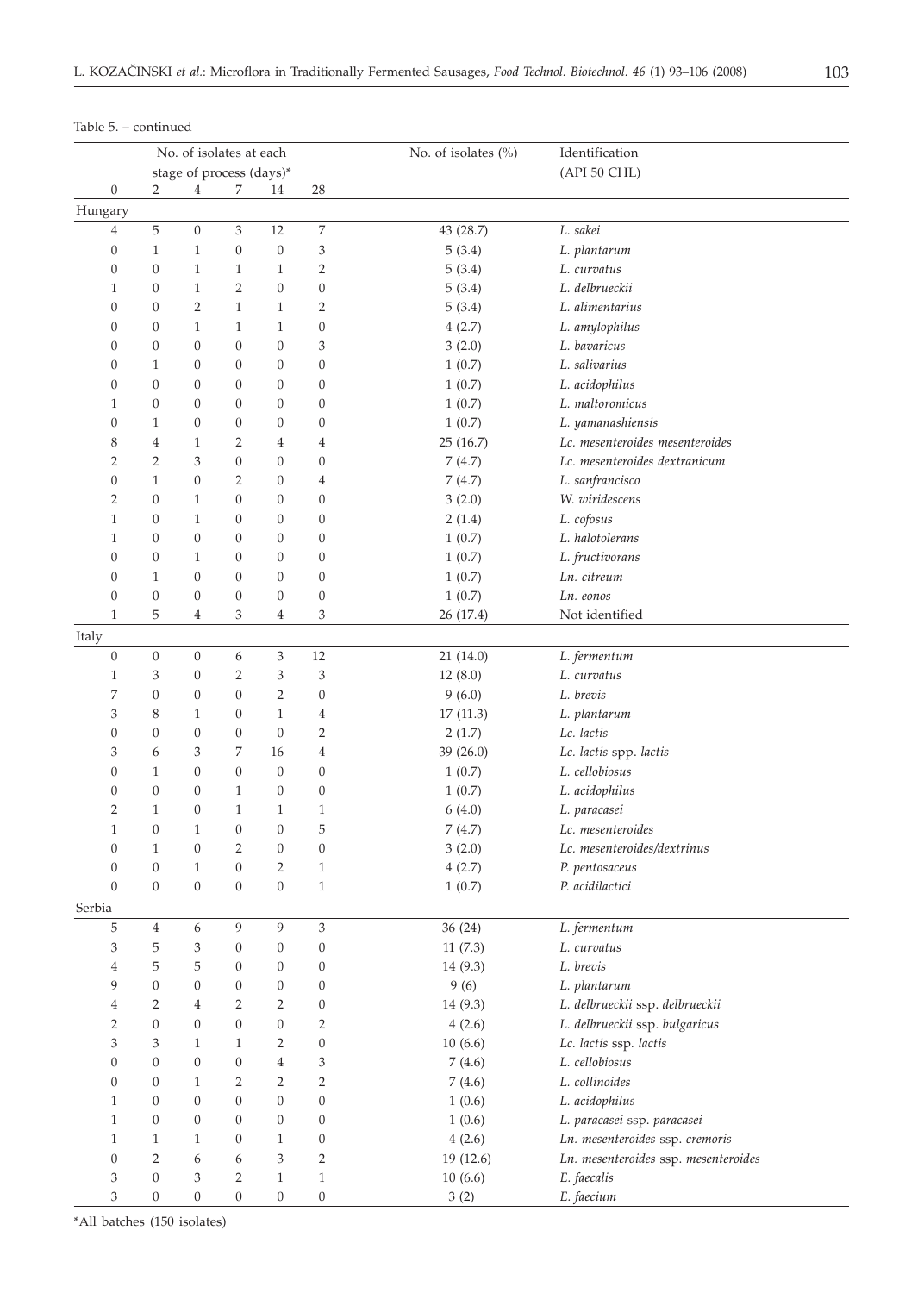have the ability to act as the main fermenting organisms in the manufacturing process of dry sausages (*15*). In the fermentation process of dry sausages, their count increased from 6.5–7.0 to 8.0–9.0 log CFU/g. It was also noticed that the presence of these probiotic or protective strains, as major organisms in the sausage after the fermentation and ripening, is in connection with flavour profiles, similar to that produced by the commercial meat starter culture and commercial dry sausage recipe (*15*). A total of 516 strains of lactic acid bacteria were isolated from chorizo made in Castilla-Léon, Spain (*16*). Among the isolated strains, 68.8 % were *Lactobacillus sakei*, 16.5 % were *L. curvatus*, and 6.2 % belonged to the genus *Pediococcus*.

From the naturally fermented sausages, CNC were also isolated (Table 6). *Staphylococcus saprophyticus* was the predominant species in Greek sausages (34.7 %), in Bosnian sudzuk (30.7 %), and in the Sremska sausage (21.2 %). *Staphylococcus xylosus* was the main species in Croatian traditional sausages (29.2 %), in Hungarian fermented sausages  $(43.0\%)$  as well as in Friuli sausages  $(74.0 \%)$ .

Other authors also isolated the majority of the strains isolated in our investigation from dry fermented sausages. It was found that among staphylococci, *S. saprophyticus* strains dominated the microflora of traditional Greek dry salami, followed by *S. xylosus* (*6*). Isolated strains were also identified as *S. saprophyticus*, *S. xylosus* and *Staphylococcus carnosus* (*8*). According to the API® Staph system, *Staphylococcus caprae*, *S. capitis, S. aureus/intermedius*, *S. sciuri* and *S. hominis* were also identified, in addition to sporadic isolations of *S. auricularis, S. warneri, S. cohnii* ssp. *cohnii, S. cohnii* ssp. *urealyticum* and *S. epidermidis*. Similar isolations from dry fermented sausages were also reported (*8,17,18*). *S. xylosus* was pointed out as the predominant species found in most dry fermented sausages in some investigations (*7,19*). The strains of this species are used as starter cultures, because of their contribution to aroma and taste formation (*20*).

Table 6. Biochemical characterisation of staphylococci isolated from naturally fermented sausages

|                        | No. of isolates at each |                  |                         | No. of isolates (%) | Identification   |           |                            |
|------------------------|-------------------------|------------------|-------------------------|---------------------|------------------|-----------|----------------------------|
|                        |                         |                  | stage of process (days) |                     |                  |           | $(API^{\circledR}$ Staph)  |
| $\boldsymbol{0}$       | $\overline{2}$          | $\overline{4}$   | 7                       | 14                  | 28               |           |                            |
| Greece                 |                         |                  |                         |                     |                  |           |                            |
| 3                      | 5                       | $\,8\,$          | 11                      | 14                  | 11               | 52 (34.7) | S. saprophyticus           |
| $\overline{2}$         | $\overline{2}$          | $\overline{4}$   | 3                       | $\,8\,$             | 3                | 22 (14.7) | S. xylosus                 |
| $\mathbf{0}$           | $\overline{2}$          | 5                | $\overline{4}$          | 5                   | $\mathbf{1}$     | 17(11.3)  | S. simulans                |
| 9                      | 5                       | $\mathbf{1}$     | $\overline{2}$          | $\boldsymbol{0}$    | $\boldsymbol{0}$ | 17(11.3)  | S. haemolyticus            |
| $\boldsymbol{0}$       | $\boldsymbol{0}$        | $\boldsymbol{0}$ | 6                       | $\overline{2}$      | $\overline{4}$   | 12(8)     | S. caprae                  |
| 5                      | 3                       | $\mathbf{1}$     | $\overline{0}$          | $\overline{0}$      | $\boldsymbol{0}$ | 9(6)      | S. capitis                 |
| $\overline{2}$         | $\mathbf{1}$            | $\overline{4}$   | $\mathbf{1}$            | $\overline{0}$      | $\boldsymbol{0}$ | 8(5.3)    | S. aureus/intermedius      |
| $\overline{2}$         | $\overline{2}$          | $\mathbf{1}$     | $\overline{0}$          | $\overline{0}$      | $\boldsymbol{0}$ | 5(3.3)    | S. sciuri                  |
| $\mathbf{1}$           | $\overline{0}$          | $\overline{0}$   | $\mathbf{1}$            | $\mathbf{0}$        | $\mathbf{1}$     | 3(2)      | S. hominis                 |
| $\theta$               | $\theta$                | $\theta$         | $\mathbf{1}$            | $\overline{0}$      | $\overline{0}$   | 1(0.7)    | S. auricularis             |
| $\theta$               | $\theta$                | $\theta$         | $\mathbf{1}$            | $\overline{0}$      | $\theta$         | 1(0.7)    | S. warneri                 |
| $\overline{0}$         | $\mathbf{1}$            | $\overline{0}$   | $\overline{0}$          | $\overline{0}$      | $\boldsymbol{0}$ | 1(0.7)    | S. cohnii ssp. cohnii      |
| $\overline{0}$         | $\overline{0}$          | $\overline{0}$   | $\overline{0}$          | $\boldsymbol{0}$    | $\mathbf{1}$     | 1(0.7)    | S. cohnii ssp. urealyticum |
| $\boldsymbol{0}$       | $\boldsymbol{0}$        | $\boldsymbol{0}$ | $\boldsymbol{0}$        | $\mathbf{1}$        | $\boldsymbol{0}$ | 1(0.7)    | S. epidermidis             |
| Bosnia and Herzegovina |                         |                  |                         |                     |                  |           |                            |
| $\overline{4}$         | 6                       | 5                | 12                      | $\,8\,$             | 11               | 46 (30.7) | S. saprophyticus           |
| $\mathbf{0}$           | $\boldsymbol{0}$        | $\overline{4}$   | 7                       | $10\,$              | 12               | 33 (22)   | S. simulans                |
| 10                     | 6                       | 7                | $\mathbf{1}$            | $\boldsymbol{0}$    | $\boldsymbol{0}$ | 24(16)    | S. xylosus                 |
| 3                      | 3                       | $\overline{2}$   | 2                       | 3                   | 3                | 16(10.6)  | S. epidermidis             |
| $\boldsymbol{0}$       | $\overline{0}$          | $\mathbf{0}$     | $\overline{4}$          | 6                   | 6                | 16(10.6)  | S. caprae                  |
| $\overline{2}$         | $\mathbf{1}$            | 4                | 2                       | $\overline{0}$      | $\boldsymbol{0}$ | 9(6)      | S. capitis                 |
| $\mathbf{1}$           | $\overline{2}$          | $\overline{0}$   | $\overline{0}$          | $\mathbf{1}$        | $\boldsymbol{0}$ | 4(2.7)    | S. aureus/intermedius      |
| $\overline{0}$         | $\boldsymbol{0}$        | $\mathbf{1}$     | $\overline{0}$          | $\overline{0}$      | $\boldsymbol{0}$ | 1(0.7)    | S. auricularis             |
| $\overline{0}$         | $\boldsymbol{0}$        | $\boldsymbol{0}$ | $\boldsymbol{0}$        | $\boldsymbol{0}$    | $\mathbf{1}$     | 1(0.7)    | S. sciuri                  |
| Croatia                |                         |                  |                         |                     |                  |           |                            |
| $\boldsymbol{0}$       | $\boldsymbol{0}$        | $\boldsymbol{0}$ | $\boldsymbol{0}$        | 10                  | 11               | 21 (29.2) | S. xylosus                 |
| $\boldsymbol{0}$       | $\boldsymbol{0}$        | $\boldsymbol{0}$ | $\boldsymbol{0}$        | 8                   | 10               | 18 (25.0) | S. capitis                 |
| $\boldsymbol{0}$       | $\boldsymbol{0}$        | $\boldsymbol{0}$ | $\boldsymbol{0}$        | 9                   | 9                | 18 (25.0) | S. carnosus                |
| $\overline{0}$         | $\overline{0}$          | $\overline{0}$   | $\overline{0}$          | 7                   | 8                | 15(20.8)  | S. saprophyticus           |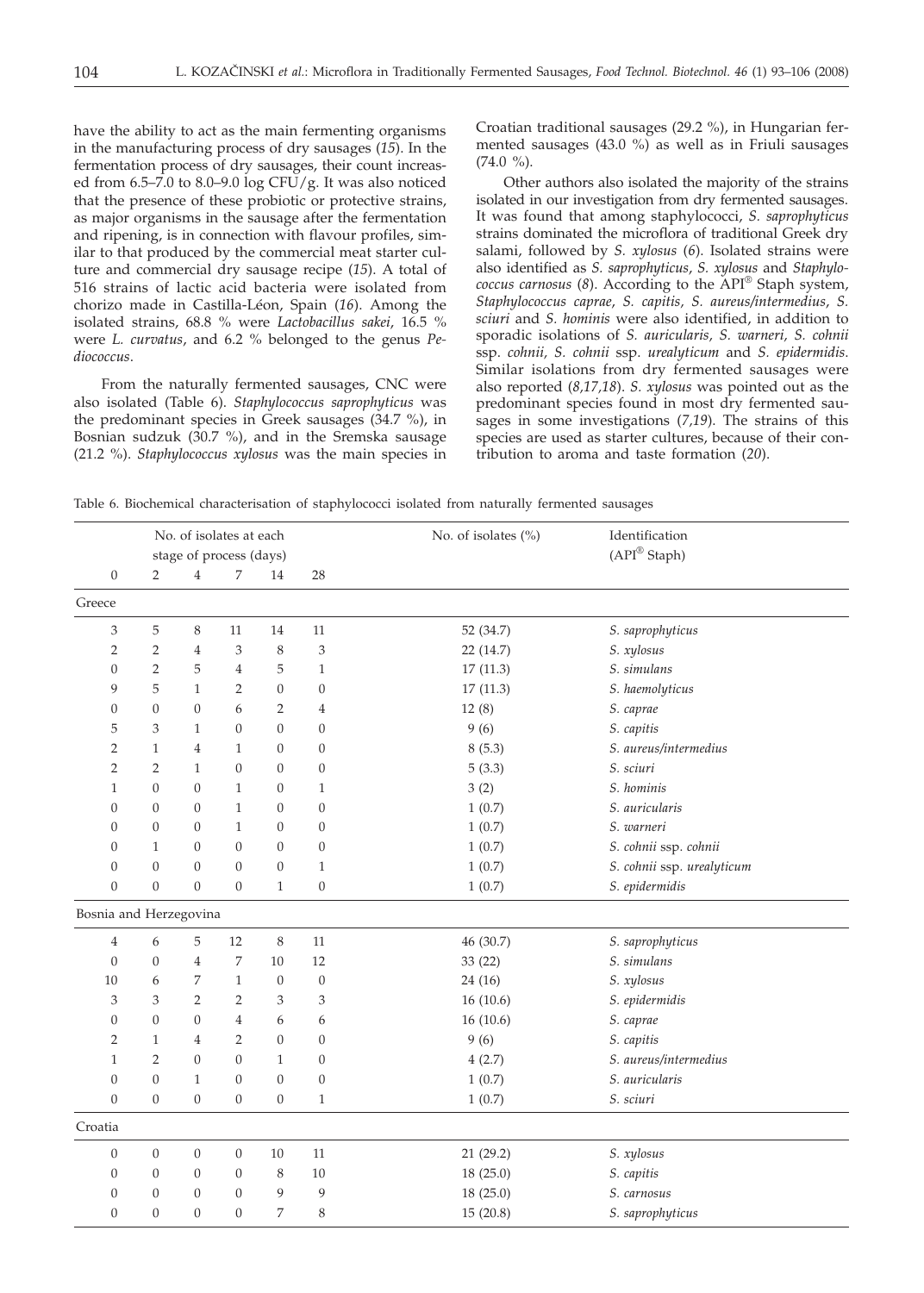|         |                  | No. of isolates at each<br>stage of process (days) |                  |                  |                  |                  | No. of isolates (%) | Identification<br>(API <sup>®</sup> Staph) |
|---------|------------------|----------------------------------------------------|------------------|------------------|------------------|------------------|---------------------|--------------------------------------------|
|         | $\boldsymbol{0}$ | $\overline{2}$                                     | $\overline{4}$   | 7                | 14               | 28               |                     |                                            |
| Hungary |                  |                                                    |                  |                  |                  |                  |                     |                                            |
|         | $\overline{4}$   | 5                                                  | 8                | $10\,$           | 5                | $\overline{4}$   | 40 (43.0)           | S. xylosus                                 |
|         | $\boldsymbol{0}$ | $\overline{2}$                                     | $\mathbf{1}$     | $\overline{2}$   | 5                | 0                | 15(16.0)            | Micrococcus spp.                           |
|         | 5                | $\overline{4}$                                     | 3                | $\mathbf{1}$     | $\mathbf{1}$     | $\boldsymbol{0}$ | 24 (16.0)           | S. hominis                                 |
|         | $\boldsymbol{0}$ | $\overline{2}$                                     | $\overline{0}$   | $\boldsymbol{0}$ | $\mathbf{1}$     | $\overline{2}$   | 9(10.0)             | S. lentus                                  |
|         | 5                | $\mathbf{1}$                                       | $\overline{0}$   | $\overline{0}$   | $\overline{0}$   | $\overline{0}$   | 6(6.0)              | S. warneri                                 |
|         | $\overline{0}$   | $\mathbf{1}$                                       | 3                | $\overline{0}$   | $\overline{0}$   | $\boldsymbol{0}$ | 4(4.0)              | S. capitis                                 |
|         | $\overline{0}$   | $\mathbf{1}$                                       | $\overline{0}$   | $\mathbf{1}$     | $\boldsymbol{0}$ | $\overline{0}$   | 2(2.0)              | S. epidermidis                             |
|         | $\mathbf{1}$     | $\overline{0}$                                     | $\overline{0}$   | $\overline{0}$   | $\overline{0}$   | $\boldsymbol{0}$ | 1(1.0)              | S. haemolyticus                            |
|         | $\mathbf{1}$     | $\overline{0}$                                     | $\mathbf{0}$     | $\overline{0}$   | $\overline{0}$   | $\overline{0}$   | 1(1.0)              | S. auricularis                             |
|         | $\overline{0}$   | $\boldsymbol{0}$                                   | $\mathbf{1}$     | $\overline{0}$   | $\boldsymbol{0}$ | $\boldsymbol{0}$ | 1(1.0)              | S. saprophyticus                           |
|         | $\Omega$         | $\boldsymbol{0}$                                   | $\boldsymbol{0}$ | $\boldsymbol{0}$ | $\mathbf{1}$     | $\boldsymbol{0}$ | 1(1.0)              | S. cohnii                                  |
| Italy   |                  |                                                    |                  |                  |                  |                  |                     |                                            |
|         | $\overline{2}$   | 3                                                  | $\boldsymbol{0}$ | $\boldsymbol{0}$ | $\boldsymbol{0}$ | $\overline{0}$   | 5(3.3)              | S. saprophyticus                           |
|         | $\mathbf{1}$     | $\mathbf{0}$                                       | $\mathbf{0}$     | $\mathbf{0}$     | $\boldsymbol{0}$ | $\boldsymbol{0}$ | 1(0.7)              | S. saprophyticus/simulans                  |
|         | 3                | $\mathbf{1}$                                       | $\overline{0}$   | $\overline{0}$   | $\overline{2}$   | 3                | 10(6.7)             | S. hominis                                 |
|         | $\overline{2}$   | $\overline{2}$                                     | $\overline{2}$   | $\boldsymbol{0}$ | $\boldsymbol{0}$ | $\boldsymbol{0}$ | 6(4.0)              | S. hominis/warneri                         |
|         | 3                | $\overline{2}$                                     | $\overline{0}$   | $\boldsymbol{0}$ | $\overline{2}$   | $\overline{4}$   | 11(7.3)             | S. warneri                                 |
|         | 5                | 11                                                 | 17               | 17               | 27               | 34               | 111 (74.0)          | S. xylosus                                 |
|         | $\boldsymbol{0}$ | $\boldsymbol{0}$                                   | $\mathbf{1}$     | $\mathbf{1}$     | $\boldsymbol{0}$ | $\boldsymbol{0}$ | 2(1.7)              | S. epidermidis                             |
|         | $\overline{0}$   | $\overline{0}$                                     | $\mathbf{0}$     | $\mathbf{0}$     | $\mathbf{1}$     | $\boldsymbol{0}$ | 1(0.7)              | S. simulans                                |
|         | 3                | $\overline{2}$                                     | $\mathbf{1}$     | $\boldsymbol{0}$ | $\overline{2}$   | 3                | 11(7.3)             | S. warneri                                 |
|         | $\overline{0}$   | $\overline{0}$                                     | $\boldsymbol{0}$ | $\boldsymbol{0}$ | $\boldsymbol{0}$ | 3                | 3(2.0)              | S. lentus                                  |
| Serbia  |                  |                                                    |                  |                  |                  |                  |                     |                                            |
|         | $\,$ 8 $\,$      | $\,$ 5 $\,$                                        | $\mathbf 5$      | $\mathbf{1}$     | $\boldsymbol{0}$ | $\boldsymbol{0}$ | 19(21.1)            | S. saprophyticus                           |
|         | 3                | $\overline{2}$                                     | $\overline{2}$   | 3                | $\boldsymbol{0}$ | $\mathbf{1}$     | 11(12.2)            | S. auricularis                             |
|         | $\overline{4}$   | $\overline{2}$                                     | $\overline{4}$   | 5                | $\boldsymbol{0}$ | $\boldsymbol{0}$ | 15(16.6)            | S. xylosus biotype 1                       |
|         | $\boldsymbol{0}$ | $\overline{0}$                                     | 4                | $\overline{0}$   | $\overline{0}$   | $\boldsymbol{0}$ | 4(4.4)              | S. xylosus biotype 2                       |
|         | $\overline{2}$   | 3                                                  | $\overline{4}$   | $\overline{0}$   | $\mathbf{1}$     | $\mathbf{1}$     | 11(12.2)            | S. capitis                                 |
|         | $\boldsymbol{0}$ | $\mathbf{1}$                                       | $\overline{2}$   | $\mathbf{1}$     | $\boldsymbol{0}$ | $\overline{0}$   | 4(4.4)              | S. hominis biotype 1                       |
|         | $\overline{4}$   | $\overline{4}$                                     | 3                | $\overline{2}$   | $\overline{0}$   | $\boldsymbol{0}$ | 13 (14.4)           | S. simulans biotype 1                      |
|         | $\overline{2}$   | $\overline{0}$                                     | $\overline{0}$   | $\overline{0}$   | $\boldsymbol{0}$ | $\overline{4}$   | 6(6.7)              | S. warneri                                 |
|         | $\overline{0}$   | $\boldsymbol{0}$                                   | $\mathbf{0}$     | $\boldsymbol{0}$ | $\mathbf{1}$     | $\boldsymbol{0}$ | 1(1.1)              | S. cohnii                                  |
|         | $\overline{0}$   | $\mathbf{1}$                                       | 3                | $\overline{2}$   | $\overline{0}$   | $\boldsymbol{0}$ | 6(6.7)              | S. aureus                                  |

Table 6. – continued

#### **Conclusions**

From the hygienic standpoint, it is highly important that *Listeria monocytogenes, Salmonella* spp. and *Staphylococcus aureus* were not found in the finished products. The number of other microorganisms, if present in the raw material or sausage stuffing, decreased in the course of fermentation. Enterobacteria, *Escherichia coli* and *Pseudomonas*, when present, were progressively eliminated, regardless of their initial count. In certain cases, a stable level of enterococci was detected in sausages (Greece, Bosnia and Hungary). During all stages of investigation, LAB and CNC prevailed. These microorganisms are responsible for the formation of favourable organoleptic properties during maturation of dry sausages. Among

the population of lactobacilli the strains of *L. sakei* and *L. curvatus* prevailed*.* Most often, the isolated CNC belonged to the genera *Staphylococcus xylosus* and *Staphylococcus saprophyticus.*

API biochemical identification was used for identification of isolates. Sugar fermentation profiles obtained by API 50 CHL ranged from excellent to good identification (ID>90-95 %). Several acceptable, doubtful or low discrimination profiles (ID<80–85 %) were obtained after reading the strips. The identification was performed on the basis of additional tests requested by API 50 CHL. It should be pointed out that API® Staph gave, in general, very good results (ID>90–95 %), in some cases >99 % and only in few cases the strains were not identified.